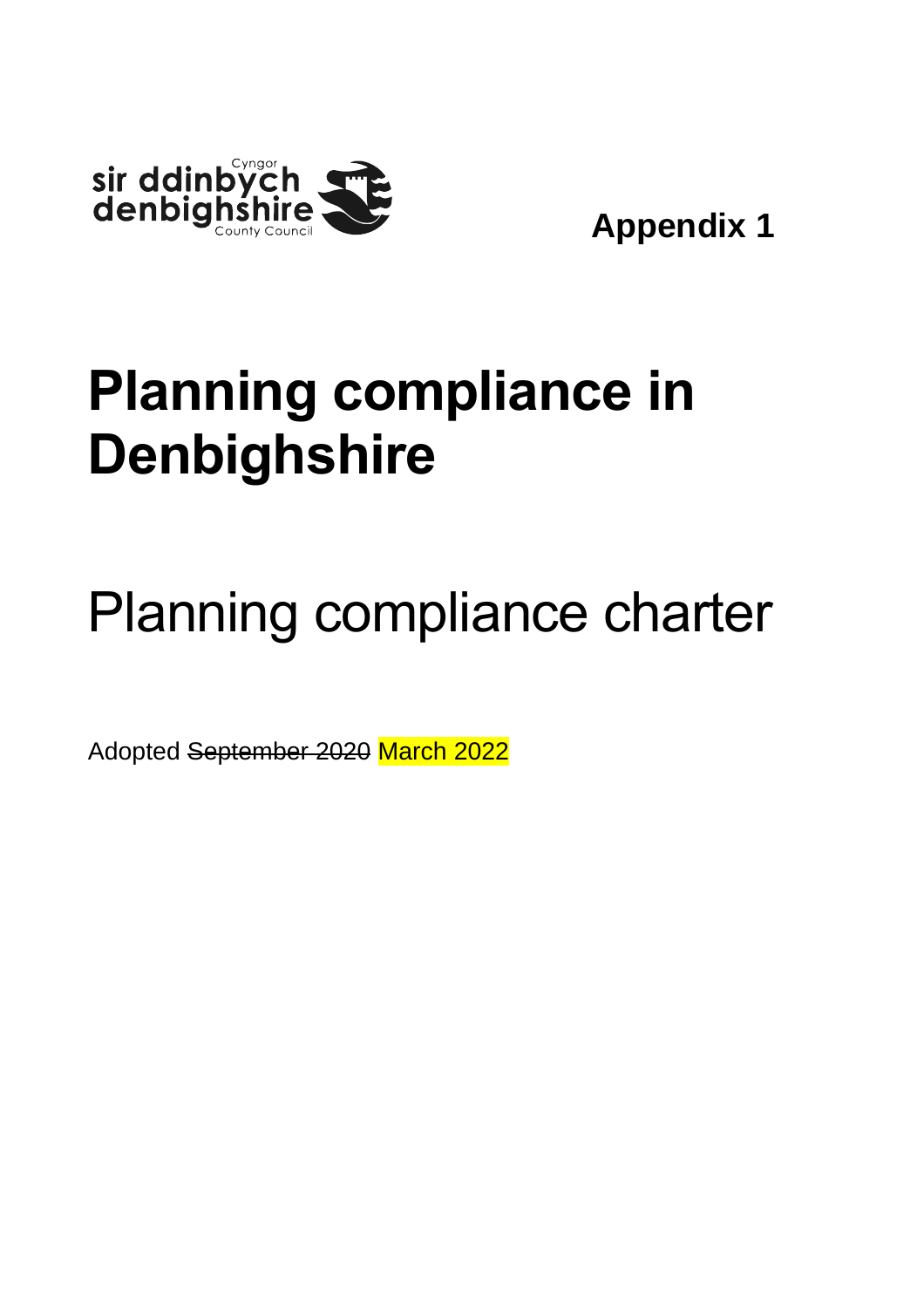# **Foreword**

As the Lead Member for Planning, Public Protection, Safer Communities and Domestic Abuse, I welcome the production and use of this very useful charter. This has been developed in consultation with our many City, Town and Community Councils across the County and aims to guide those involved in the planning compliance process. It is vitally important that the Council continues to take a proportionate approach to regulation, aiming to balance environmental protection with business support and growth. This charter provides helpful advice to those making complaints about potential breaches of planning control and to those who may have breached planning control. The planning compliance process is a complex and often time-consuming one. I hope that this charter guides those involved and manages expectations of the Council's role therein.

| This image cannot narratin be displayed. |  |  |
|------------------------------------------|--|--|
|                                          |  |  |
|                                          |  |  |
|                                          |  |  |
|                                          |  |  |
|                                          |  |  |
|                                          |  |  |
|                                          |  |  |
|                                          |  |  |
|                                          |  |  |
|                                          |  |  |
|                                          |  |  |
|                                          |  |  |
|                                          |  |  |
|                                          |  |  |
|                                          |  |  |
|                                          |  |  |
|                                          |  |  |
|                                          |  |  |
|                                          |  |  |
|                                          |  |  |
|                                          |  |  |
|                                          |  |  |
|                                          |  |  |
|                                          |  |  |
|                                          |  |  |
|                                          |  |  |
|                                          |  |  |
|                                          |  |  |
|                                          |  |  |
|                                          |  |  |
|                                          |  |  |
|                                          |  |  |
|                                          |  |  |
|                                          |  |  |
|                                          |  |  |
|                                          |  |  |
|                                          |  |  |
|                                          |  |  |
|                                          |  |  |
|                                          |  |  |
|                                          |  |  |
|                                          |  |  |
|                                          |  |  |
|                                          |  |  |
|                                          |  |  |
|                                          |  |  |
|                                          |  |  |
|                                          |  |  |
|                                          |  |  |
|                                          |  |  |
|                                          |  |  |
|                                          |  |  |
|                                          |  |  |
|                                          |  |  |
|                                          |  |  |
|                                          |  |  |
|                                          |  |  |
|                                          |  |  |
|                                          |  |  |
|                                          |  |  |
|                                          |  |  |
|                                          |  |  |
|                                          |  |  |
|                                          |  |  |
|                                          |  |  |
|                                          |  |  |
|                                          |  |  |
|                                          |  |  |
|                                          |  |  |
|                                          |  |  |
|                                          |  |  |
|                                          |  |  |
|                                          |  |  |
|                                          |  |  |
|                                          |  |  |
|                                          |  |  |
|                                          |  |  |
|                                          |  |  |
|                                          |  |  |
|                                          |  |  |
|                                          |  |  |
|                                          |  |  |
|                                          |  |  |
|                                          |  |  |
|                                          |  |  |
|                                          |  |  |
|                                          |  |  |
|                                          |  |  |
|                                          |  |  |
|                                          |  |  |
|                                          |  |  |
|                                          |  |  |
|                                          |  |  |
|                                          |  |  |
|                                          |  |  |
|                                          |  |  |
|                                          |  |  |
|                                          |  |  |
|                                          |  |  |
|                                          |  |  |
|                                          |  |  |
|                                          |  |  |
|                                          |  |  |
|                                          |  |  |
|                                          |  |  |

Councillor Mark Young, September 2020 March 2022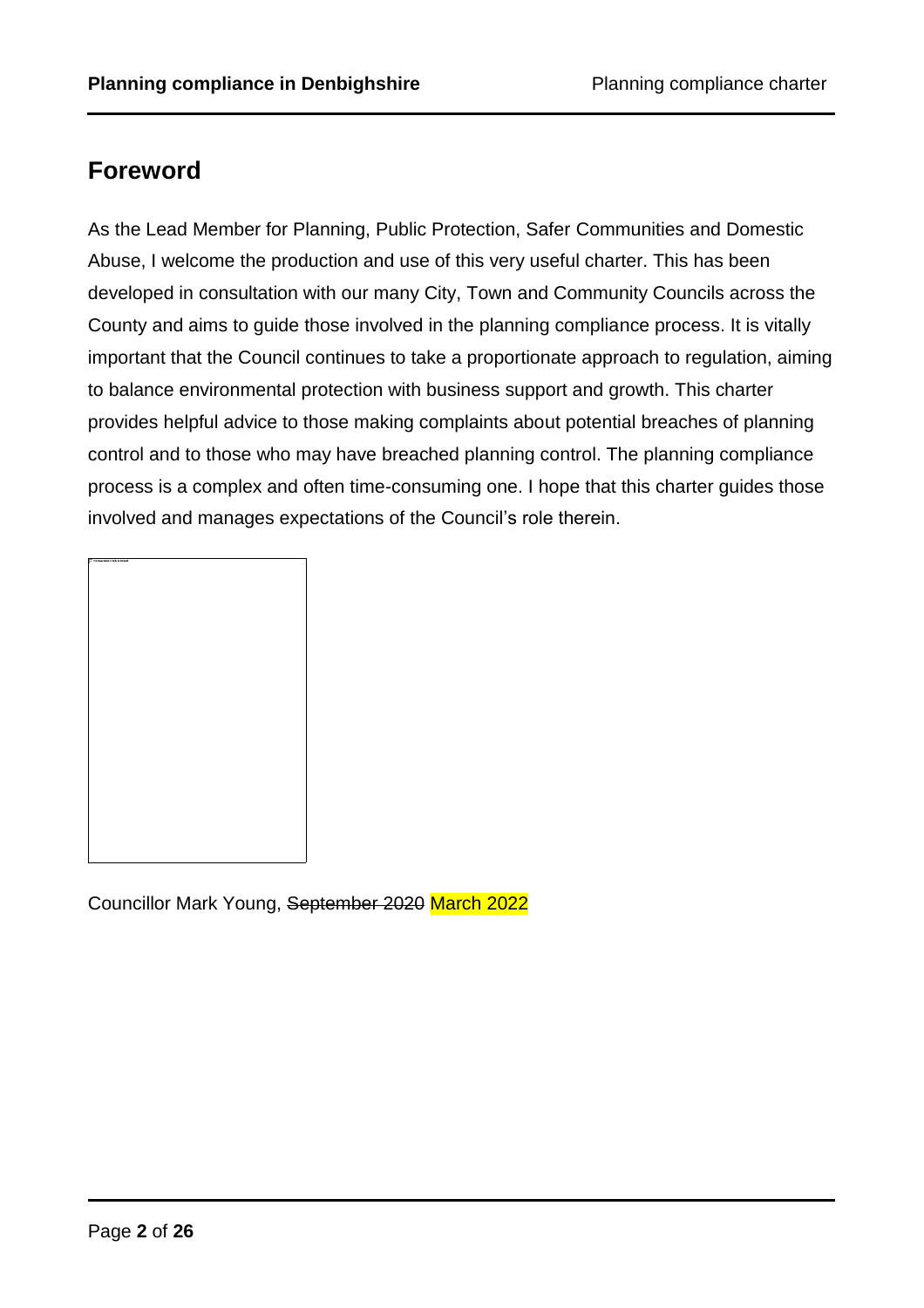# **Contents**

| 1.  |       |                                                        |
|-----|-------|--------------------------------------------------------|
| 1.1 |       |                                                        |
| 1.2 |       |                                                        |
| 1.3 |       |                                                        |
| 1.4 |       |                                                        |
|     | 1.4.1 |                                                        |
|     | 1.4.2 |                                                        |
| 2.  |       |                                                        |
| 2.1 |       |                                                        |
|     | 2.1.1 | Development which is immune from enforcement action 10 |
|     | 2.1.2 |                                                        |
|     | 2.1.3 |                                                        |
| 2.2 |       |                                                        |
|     | 2.2.1 |                                                        |
| 2.3 |       |                                                        |
| 2.4 |       |                                                        |
|     | 2.4.1 |                                                        |
| 2.5 |       |                                                        |
|     | 2.5.1 |                                                        |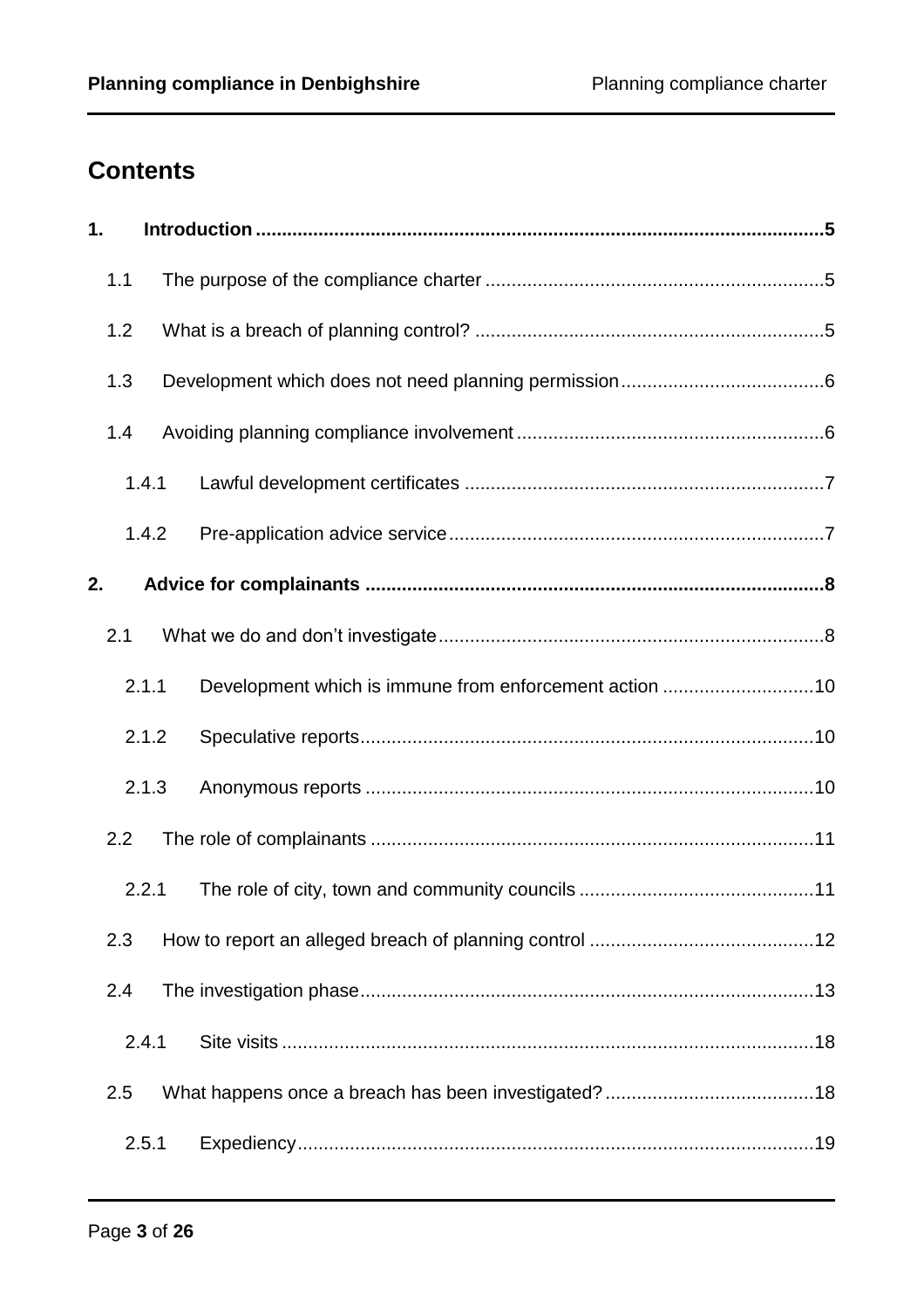|     | 2.5.2 |  |  |
|-----|-------|--|--|
|     | 2.5.3 |  |  |
| 3.  |       |  |  |
| 3.1 |       |  |  |
| 3.2 |       |  |  |
|     | 3.2.1 |  |  |
|     | 3.2.2 |  |  |
|     | 3.2.3 |  |  |
|     | 3.2.4 |  |  |
|     | 3.2.5 |  |  |
|     | 3.2.6 |  |  |
| 3.3 |       |  |  |
| 3.4 |       |  |  |
|     | 3.4.1 |  |  |
| 3.5 |       |  |  |
|     |       |  |  |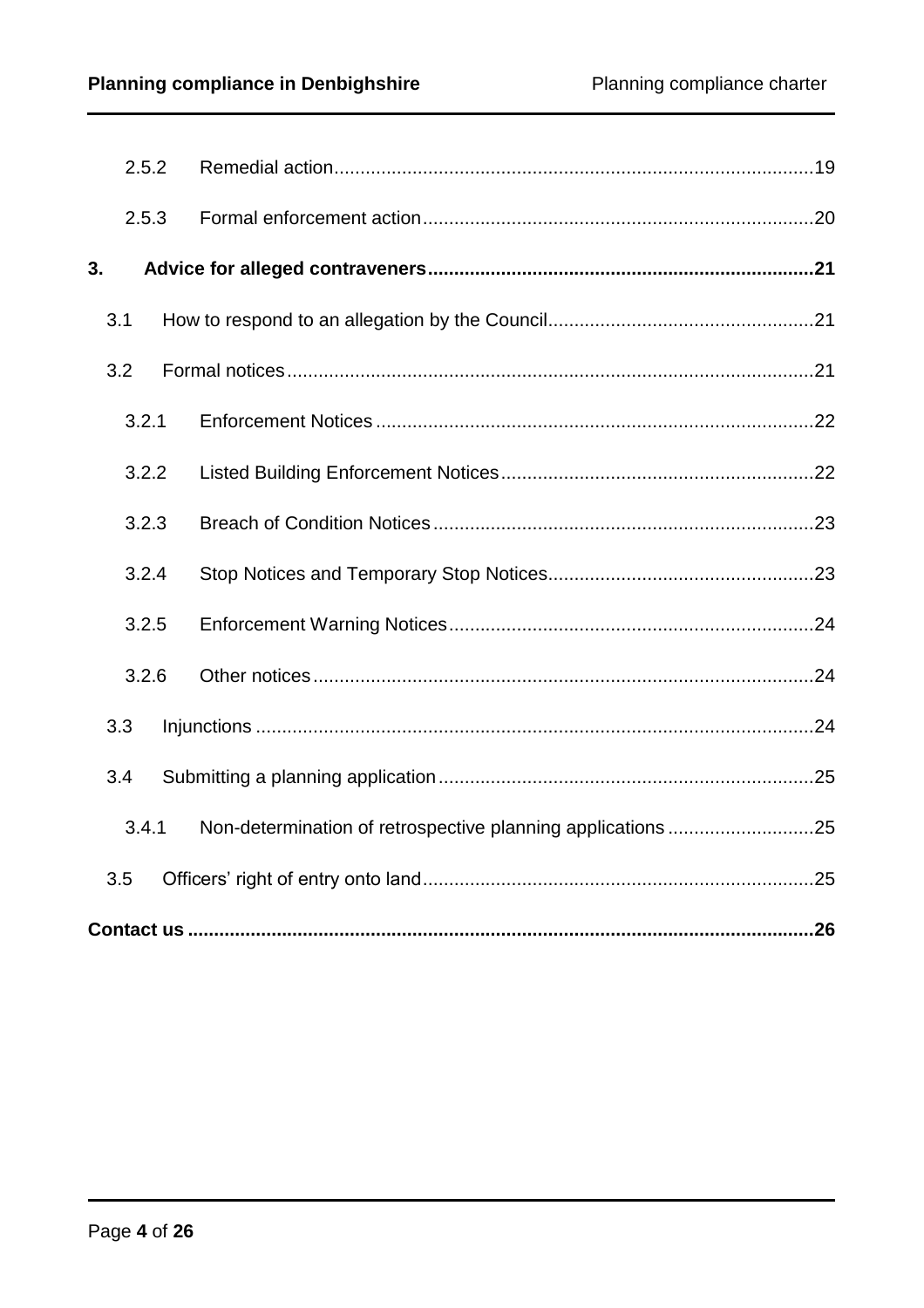# <span id="page-4-0"></span>**1. Introduction**

# <span id="page-4-1"></span>**1.1 The purpose of the compliance charter**

The planning regime exists to regulate the development and use of land in the public interest. Planning policies are adopted both nationally and locally to make sure that land is used and developed in an appropriate and responsible way. Applications for planning consent are submitted to Denbighshire County Council and judged against these adopted policies.

Not everyone applies for planning consent when they should. This is where the planning compliance function comes in. This charter sets out how the Council seeks to deal with the harmful effects of unauthorised works by ensuring that planning policies are applied proportionately but robustly.

The charter's primary purpose is to help complainants, alleged contraveners and other interested parties understand how the planning compliance function operates. The Council wishes to work alongside local stakeholders to remedy unauthorised works, in the knowledge that working together is the most effective approach to dealing with breaches of planning control. Advice for complainants is provided in section 2, and advice for alleged contraveners is provided in section 3.

# <span id="page-4-2"></span>**1.2 What is a breach of planning control?**

A breach of planning control is defined in the Town and Country Planning Act 1990 as:

"the carrying out of a development without the required planning permission, or failing to comply with any condition or limitation subject to which planning permission has been granted".

The term 'development' is also defined in the Act, as follows: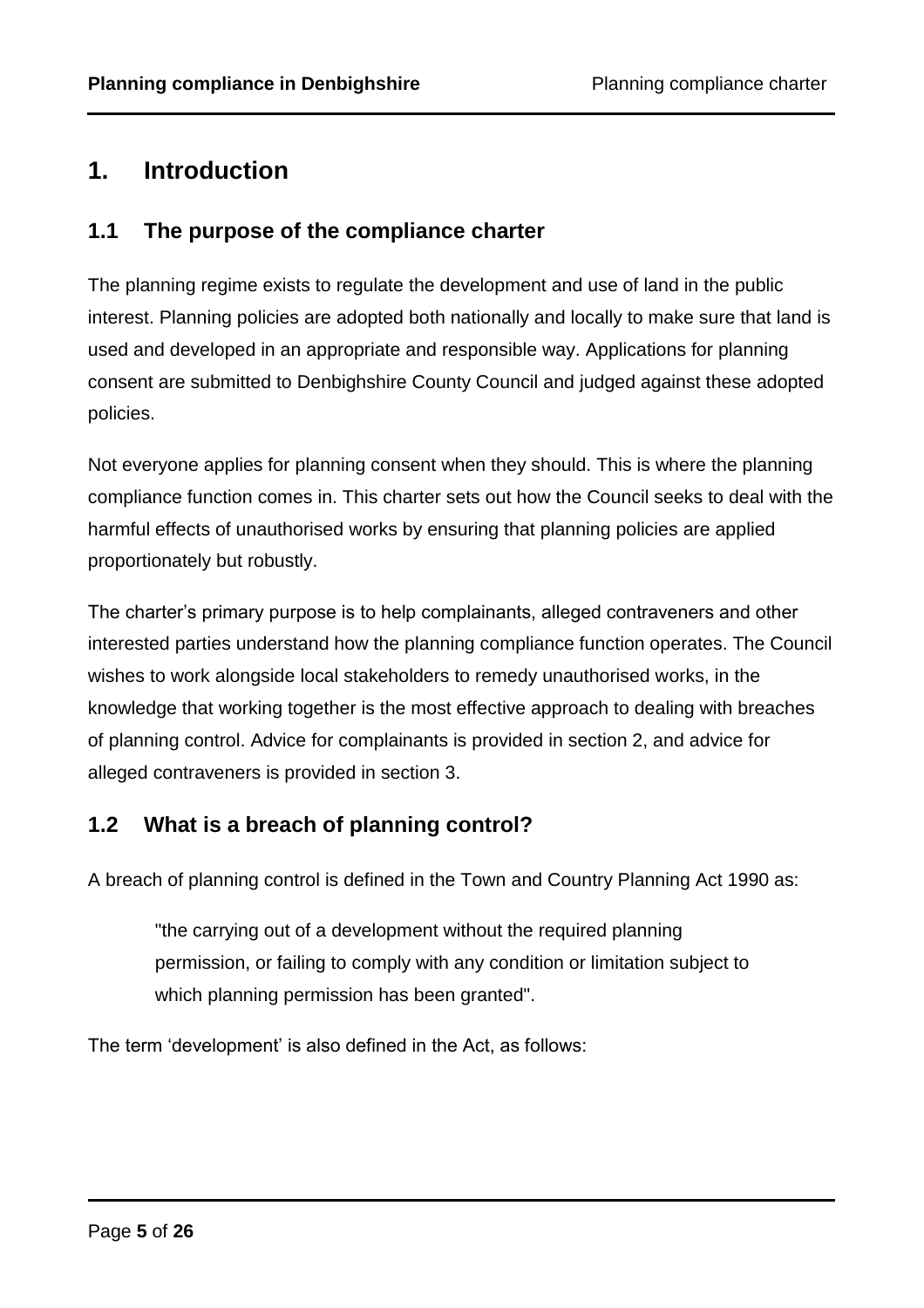"the carrying out of building, engineering, mining or other operations in, on, over or under land, or the making of any material change in the use of any buildings or other land".

In other words, a breach of planning control is a 'development' which has occurred but which a) does not have planning permission, or b) is contrary to conditions imposed on a planning permission. These are the types of breach which the planning compliance function primarily deals with (see section 2.1 for more information).

It is not necessarily against the law to carry out a development without planning permission. In most cases, there is no legal obligation on developers to apply for planning consent prior to undertaking works—though it is usually simpler for all involved if they do. If they don't, they run the risk of the Council pursuing enforcement action in order to remedy the breach. An offence may then be committed if a developer, upon receipt of an enforcement notice, fails to comply with it.

# <span id="page-5-0"></span>**1.3 Development which does not need planning permission**

It is quite often the case that building works or changes of use do not need the Council's consent in the first place. Some development, typically small in scale, is classed as 'permitted development', meaning that it is exempt from the requirement for planning permission. Many extensions to houses, for example, do not need planning permission. Permitted development rights can also apply to changes of use, both temporary and permanent.

Further information about permitted development rights, and whether a development requires planning permission, can be found on the Welsh Government's website—visit [www.gov.wales/planning-permission.](http://www.gov.wales/planning-permission)

# <span id="page-5-1"></span>**1.4 Avoiding planning compliance involvement**

It is the responsibility of the property owner (or, in limited cases, the person carrying out works) to comply with planning regulations. To avoid the potential involvement of the planning compliance officer, prospective developers should ensure that all of the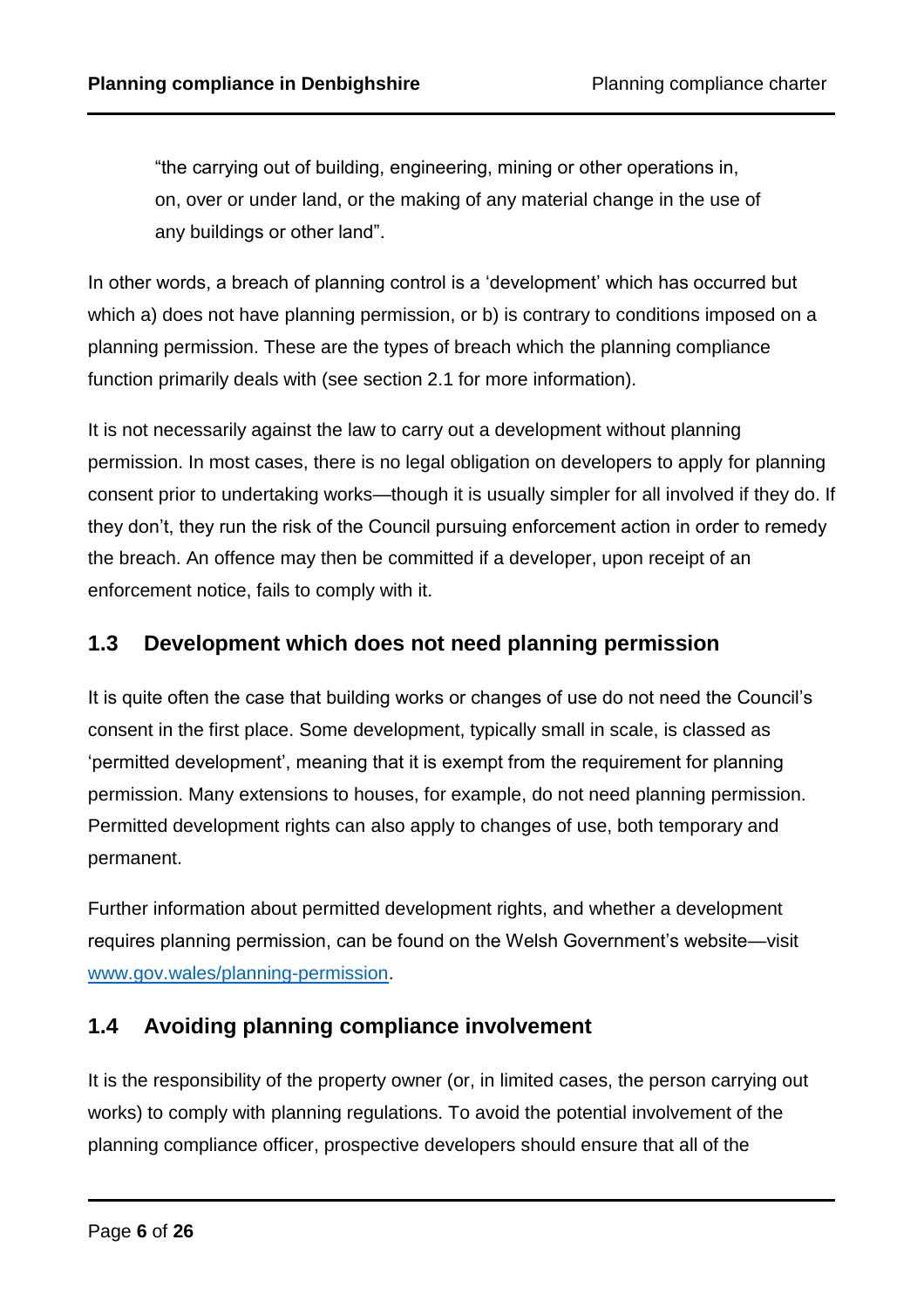appropriate consents are in place prior to commencing works. Developers are also advised to inform neighbours about their plans from the outset.

The Welsh Government's website provides extensive guidance in relation to common projects which may need planning consent—see [www.gov.wales/planning-permission.](http://www.gov.wales/planning-permission) The Council has also published relevant advice, available via [www.denbighshire.gov.uk/planning.](http://www.denbighshire.gov.uk/planning) Of this guidance, the Council's supplementary planning guidance ("SPG") documents, available via the link, are especially useful; covering a wide range of topics, they are tailored to different types of scheme. For example, business owners may find the SPG documents on advertising and shop fronts particularly useful. The documents on Listed Buildings and Conservation Areas may be of use to developers who are carrying out works on a heritage asset. More detailed guidance can be obtained from a planning consultant; a list of agents who operate within Denbighshire is also available on the Council's website.

## <span id="page-6-0"></span>**1.4.1 Lawful development certificates**

The Council does not give informal advice on the need for planning permission. Developers who are unsure as to whether their project needs planning permission are recommended instead to make an application for a lawful development certificate. This process is not the same as making an application for planning permission; it is a less onerous process which will provide formal confirmation of whether a specified use, operation or activity is lawful for planning purposes. Further information about how to apply for a lawful development certificate is available on the Council's website.

## <span id="page-6-1"></span>**1.4.2 Pre-application advice service**

The Council also offers a pre-application advice service which enables prospective developers to get an informal opinion on the acceptability of the proposed works. To arrange this service, applicants must complete a pre-application advice form which is available on the Council's website. So long as all the necessary information has been provided, we aim to provide a written response to pre-application enquiries within 21 days.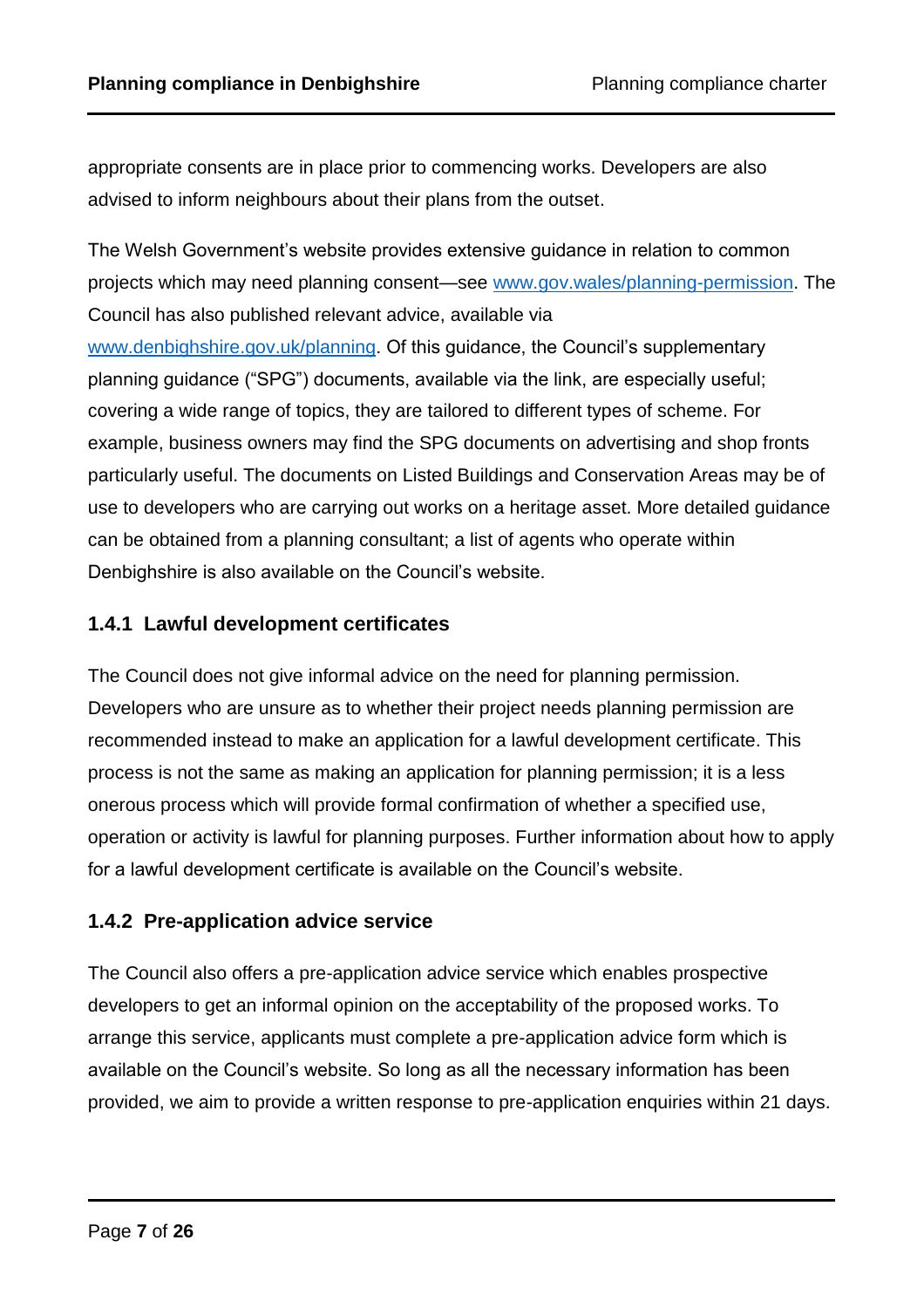# <span id="page-7-0"></span>**2. Advice for complainants**

# <span id="page-7-1"></span>**2.1 What we do and don't investigate**

The Council's planning department investigates matters which the law gives us powers to adjudicate over—typically matters which require planning permission. We do not have control over—and do not therefore get involved in—civil matters such as property disputes, property damage and trespass. Issues such as dangerous trees, blocked drains and inconsiderate parking are best resolved directly between the interested parties, as these are not matters which are overseen by the planning department.

In some cases—normally those involving larger schemes—a condition attached to a planning permission may control certain aspects of a development. For example, the planning department may have control over operating hours and mitigation measures, though this is not usually the case for smaller schemes. Complaints relating to the construction phase of developments should in the first instance be referred to the site developer, who may be able to resolve the situation with immediate effect. If this approach is unsuccessful, complainants may wish to consider whether the activity they are concerned about should be reported to the planning department.

The full list of matters which the planning department can investigate is as follows:

- Development (i.e. building works or a change of use of land) which requires planning permission but has proceeded without it;
- Development which has proceeded contrary to plans approved by the Council as part of a planning permission;
- Development which has proceeded contrary to conditions imposed by the Council as part of a planning permission;
- Unconsented alterations to Listed Buildings;
- Unconsented demolition of structures in a Conservation Area;
- Wilful damage to protected trees, i.e. those which are subject to a Tree Preservation Order or located within a Conservation Area;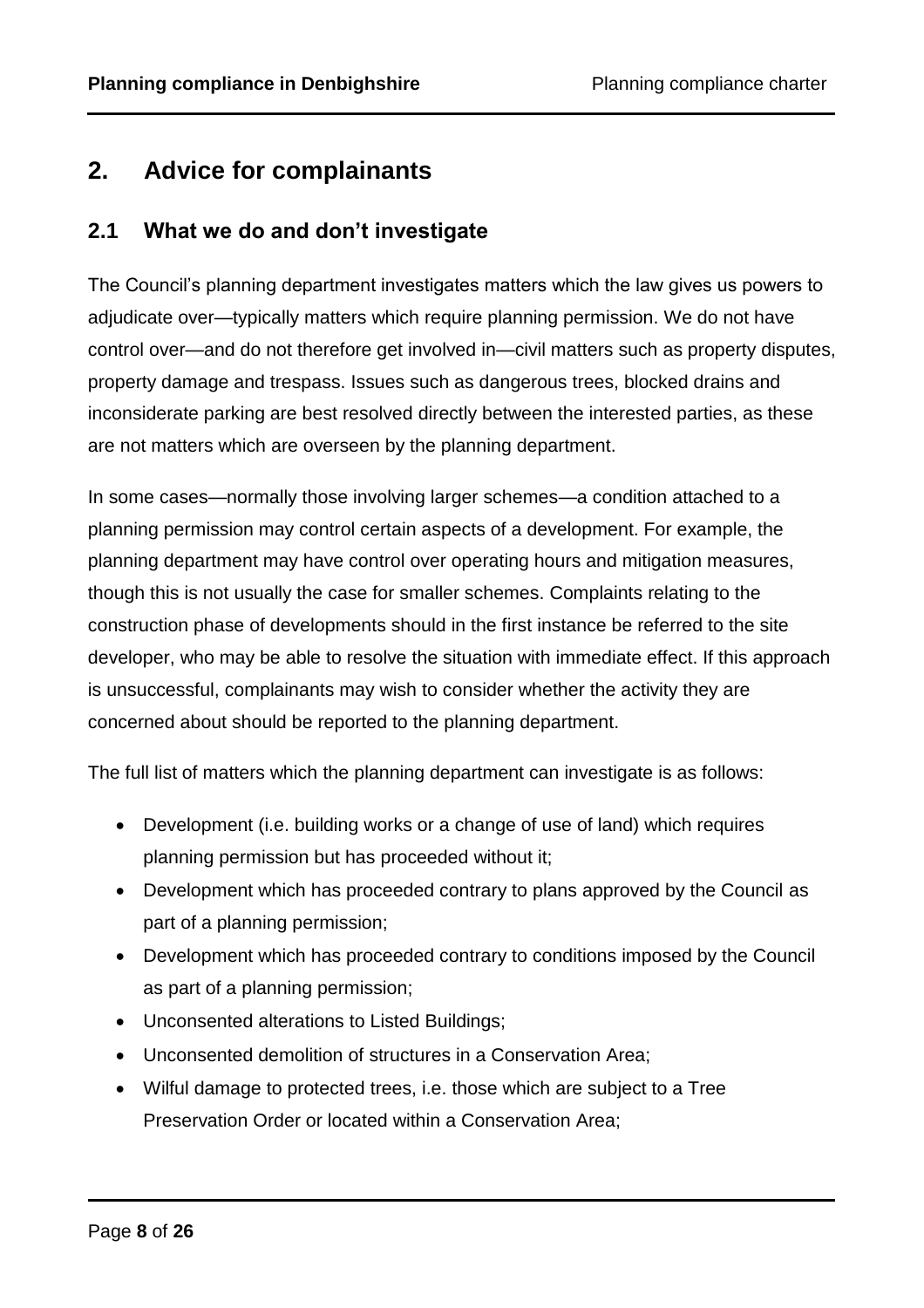- Uprooting of non-domestic hedgerows;
- Advertisements whose display requires consent but does not have it; and
- Untidy properties which are having a detrimental effect on the wider area.

If an issue is not listed above, it may be listed in the table below with advice on how to resolve the matter. it may be the case that it is one for another department of the Council to resolve. For example, dangerous buildings are a building control issue, while the highways department may be best placed to resolve parking issues. The environmental health team can deal with nuisances such as noise, vermin and odour. Alternatively, the issue may be best referred to another agency such as Natural Resources Wales, Welsh Water, the police or the fire and rescue service.

#### **Table 1: Non-planning issues**

| <b>Non-planning issue</b>               | Resolution                                                                                       |
|-----------------------------------------|--------------------------------------------------------------------------------------------------|
| <b>Property disputes</b>                | Civil matter (consider assistance of a solicitor)                                                |
| <b>Property damage</b>                  | Civil matter (consider assistance of a solicitor)                                                |
| <b>Trespass/theft of land</b>           | Civil matter (consider assistance of a solicitor)                                                |
| <b>Breaches of covenant</b>             | Civil matter (consider assistance of a solicitor)                                                |
| Dangerous structures and buildings      | Report to the Council using the appropriate form                                                 |
| Nuisances—noise, light, odour, etc.     | Report to the Council using the appropriate form                                                 |
| <b>Vermin</b>                           | Report to the Council using the appropriate form                                                 |
| <b>Fly tipping/litter accumulations</b> | Report to the Council using the appropriate form                                                 |
| <b>Felling of non-protected trees</b>   | <b>Report to Natural Resources Wales</b>                                                         |
| <b>Wildlife crime</b>                   | <b>Report to the Police</b>                                                                      |
| Obstructions of the highway             | <b>Report to the Police</b>                                                                      |
| <b>Workplace health and safety</b>      | <b>Report to the Health and Safety Executive or to</b><br>the Council using the appropriate form |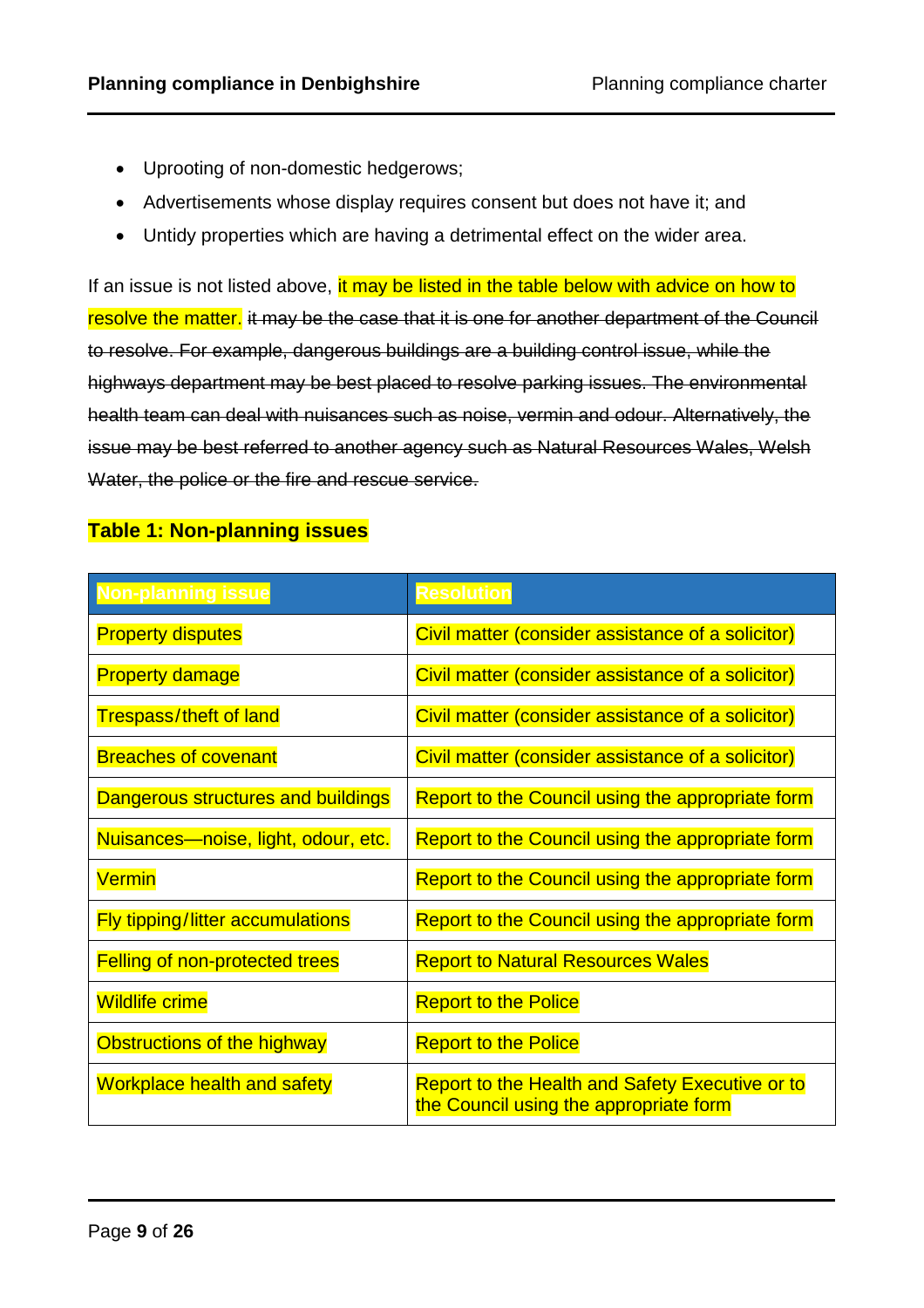# <span id="page-9-0"></span>**2.1.1 Development which is immune from enforcement action**

If a breach of planning control has existed for some time, it may have acquired immunity from remedial action. Planning law prevents the Council taking enforcement action against unauthorised development which has existed for:

- Four years in cases of building/engineering/mining operations;
- Four years in cases consisting of the change of use of any building to use as a single dwellinghouse; or
- Ten years in all other cases, including breaches of condition.

Breaches of planning control which do not involve 'development' (see section 1.3), such as breaches of Listed Building legislation or instances of untidy property, do not accrue immunity from enforcement.

# <span id="page-9-1"></span>**2.1.2 Speculative reports**

The planning department does not investigate speculative reports of activities which have yet to occur. This is because the resources which are available to the planning compliance function are solely dedicated to investigating and resolving unauthorised works which are ongoing or have already taken place. It is also the case that the scale and nature of a breach needs to be understood before the best course of remedial action can be identified.

## <span id="page-9-2"></span>**2.1.3 Anonymous reports**

The planning department does not investigate anonymous reports or reports made using a false identity. This is because we may wish to correspond with complainants in order to gain a better understanding of the alleged breach or to discuss the progress of remedial action.

All personal details are confidential and will not be made public during the investigation phase. On rare occasions—those involving serious breaches which result in an appeal or a prosecution—we may be required to give details of the complaint to the inspectorate (Planning and Environment Decisions Wales) or the Courts. These details may include the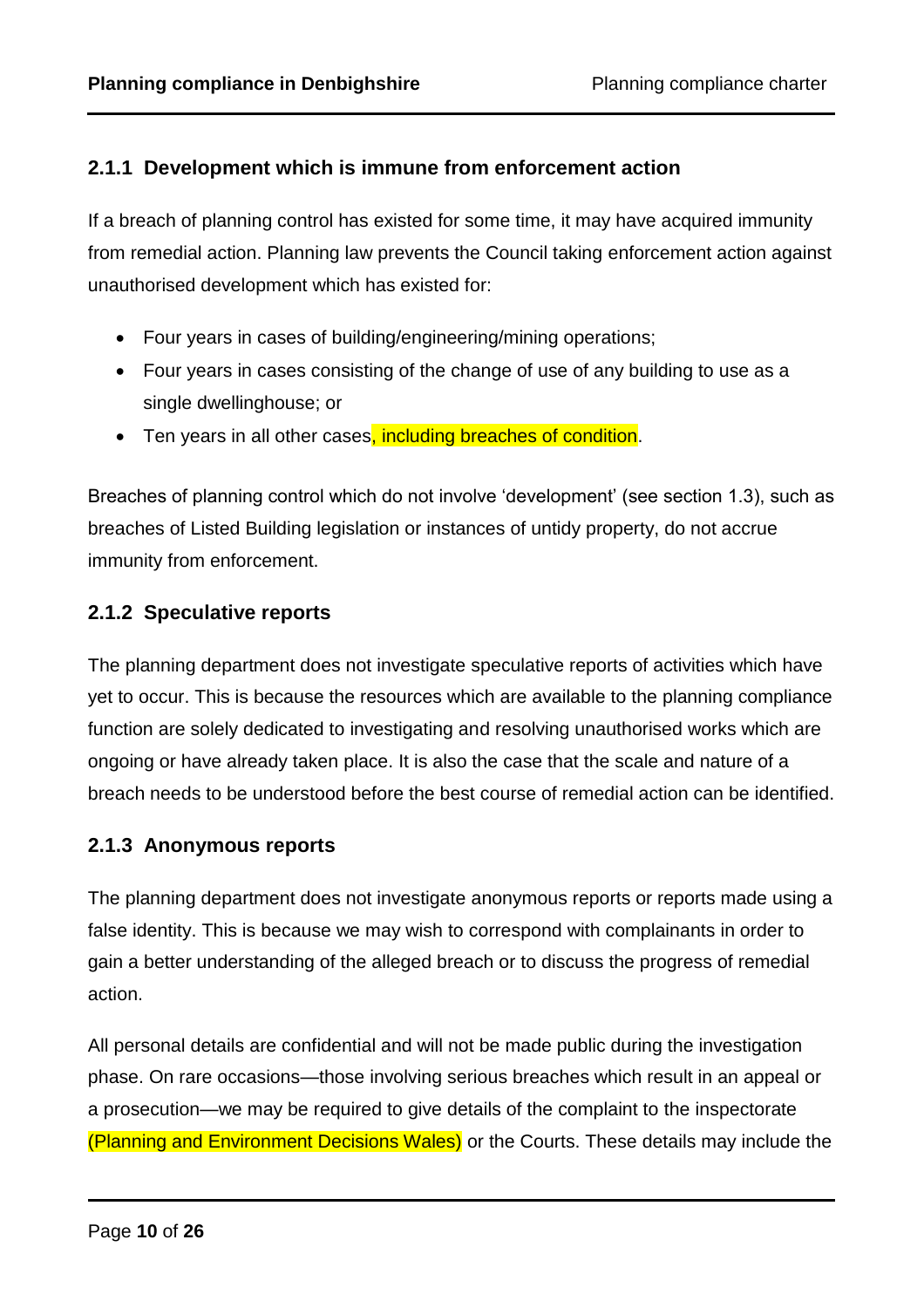complainant's name and address, though we would only divulge these with the complainant's express consent. Similarly, we may need to liaise with external agencies such Natural Resources Wales, the police and the fire and rescue service in order to investigate an alleged breach effectively.

# <span id="page-10-0"></span>**2.2 The role of complainants**

The planning compliance function is most successful when it works collaboratively with complainants. The planning department cannot proactively monitor every street and property in Denbighshire, and this is where members of the public come in. By providing local knowledge and 'eyes and ears' on the ground, local residents and organisations are a key component in the process of securing planning compliance.

As well as providing a monitoring presence, local residents and organisations are uniquely placed to remedy the harmful effects of breaches before they need to be escalated to the Council. It is a regrettable fact that the intervention of a planning compliance officer can sometimes be greeted with hostility by developers who are alleged to be carrying out unauthorised works. It is often the case that developers find it unnecessary and antagonistic for the Council to get involved; they will often ask why the aggrieved party couldn't have raised their concerns directly, in order to reach an amicable (and probably swifter) solution.

In order to maintain good community relations—as well as to ensure that our resources are directed at the most severe problems—the Council's involvement should be treated as a last resort. Before reporting an issue to the Council, complainants should consider whether a solution to the problem could be reached more amicably and without the use of limited Council resources.

## <span id="page-10-1"></span>**2.2.1 The role of city, town and community councils**

City, town and community councils have excellent links to the places they serve, and they can use their well-established connections to bring about quick and effective resolutions to local planning issues, to the benefit of all involved. It is also a priority of the Council to work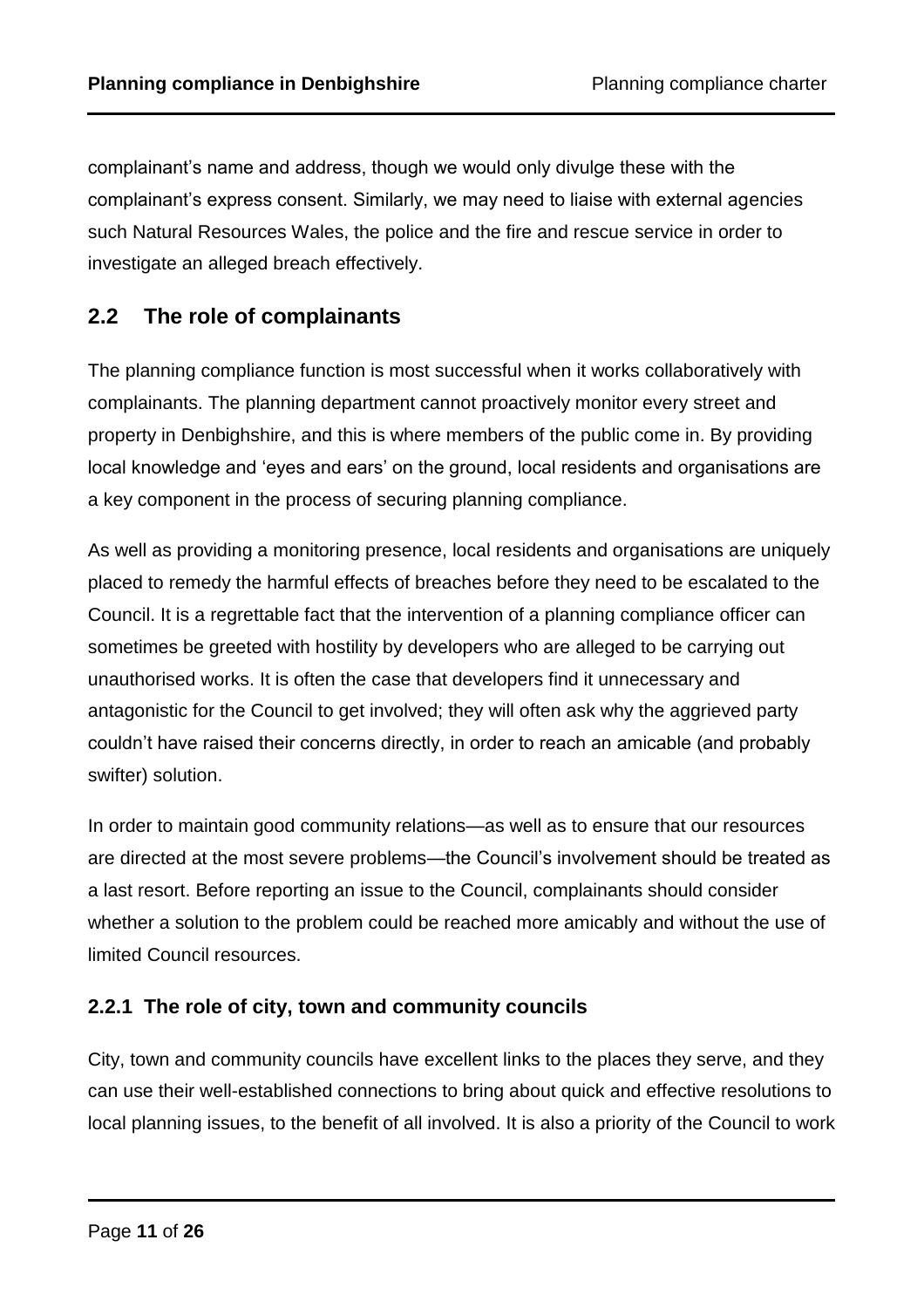with people and communities to build independence and resilience, involving local people and organisations in shaping their communities and improving services—and we recognise the crucial role that city, town and community councils can play in delivering these objectives.

The planning compliance function provides a regulatory mechanism through which improvements can be made to Denbighshire's communities. Shaping communities on a wider scale takes more than reactive regulation, though. City, town and community councils which have a generalised concern about their area's built environment should therefore consider how they can of work in partnership with the Council to proactively enhance the public realm. For example, they may wish to consider the strategic benefits of commissioning appraisals which the Council could then use to introduce new planning guidance and/or place-specific controls. Localised controls such as Conservation Areas, Areas of Special Control of Advertisements and Article 4 Direction Areas can make a real difference to the public realm, but limits to resources mean that it is not always possible for the Council to implement them unaided. It is for this reason that it is now so important for partnership organisations such as city, town and community councils to work collaboratively with the Council to stimulate regeneration and enhance the built environment.

# <span id="page-11-0"></span>**2.3 How to report an alleged breach of planning control**

If other methods of remedying an alleged breach prove to be unsuccessful, complainants may wish to report the matter to the Council. We only investigate reports of alleged planning breaches which are submitted to us on the dedicated form, which can be found online by visiting [www.denbighshire.gov.uk/planning](http://www.denbighshire.gov.uk/planning) and then following the link to the enforcement section. Alternatively, a hard copy of the form can be sent out to prospective complainants by post.

By completing the form, complainants are ensuring that the planning department has all the information we need to carry out any investigation as quickly, effectively and safely as possible. Quite often, the local knowledge that complainants and local organisations can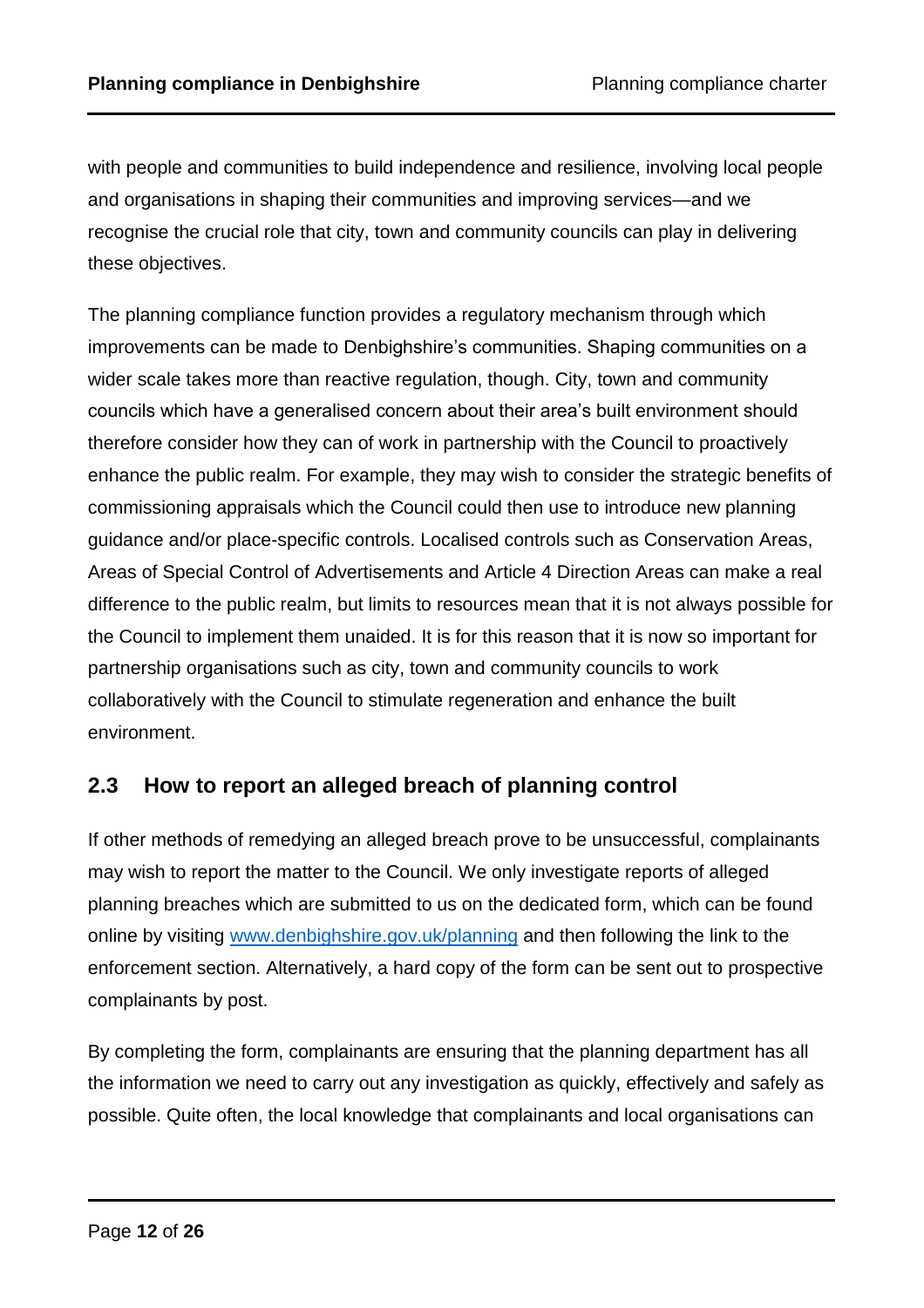provide on the form is what makes the difference between a successful and an unsuccessful investigation. For this reason, we may refuse to investigate an alleged breach until all of the necessary information has been provided.

Similarly, the success and speed of an investigation can hinge on the availability of corroborating evidence. Accordingly, complainants may wish to submit photographs, sound recordings, videos and activity logs. It is important for complainants to note that their reports may lead to a criminal investigation, so they must ensure that the information and evidence they provide is accurate and a true representation of the facts.

The Council will endeavour to acknowledge reports of planning breaches within ten working days. Complainants should inform the Council if they do not receive an acknowledgement within this timeframe.

# <span id="page-12-0"></span>**2.4 The investigation phase**

The Council receives around 250 reports of alleged planning breaches each year. Investigations must therefore be prioritised according to the level of harm being caused.

The highest priority is given to dealing with breaches which are imminently life-threatening or irrevocably harmful, especially if they are ongoing. Immediate attention is reserved for cases where prompt intervention would prevent irreparable damage to an irreplaceable asset such as a Scheduled Ancient Monument, Listed Building or protected tree. Thereafter, priority is usually given to breaches affecting places which are recognised for their special qualities, such as Conservation Areas and the Area of Outstanding Natural Beauty ("AONB").

The Council receives around 250 reports of alleged planning breaches each year. Investigations must therefore be prioritised according to the level of harm being caused. The highest priority is given to dealing with breaches which are imminently life-threatening or irrevocably harmful, especially if they are ongoing. Thereafter, priority is usually given to breaches affecting the places and artefacts which are recognised for their special qualities—Listed Buildings, Conservation Areas, the Area of Outstanding Natural Beauty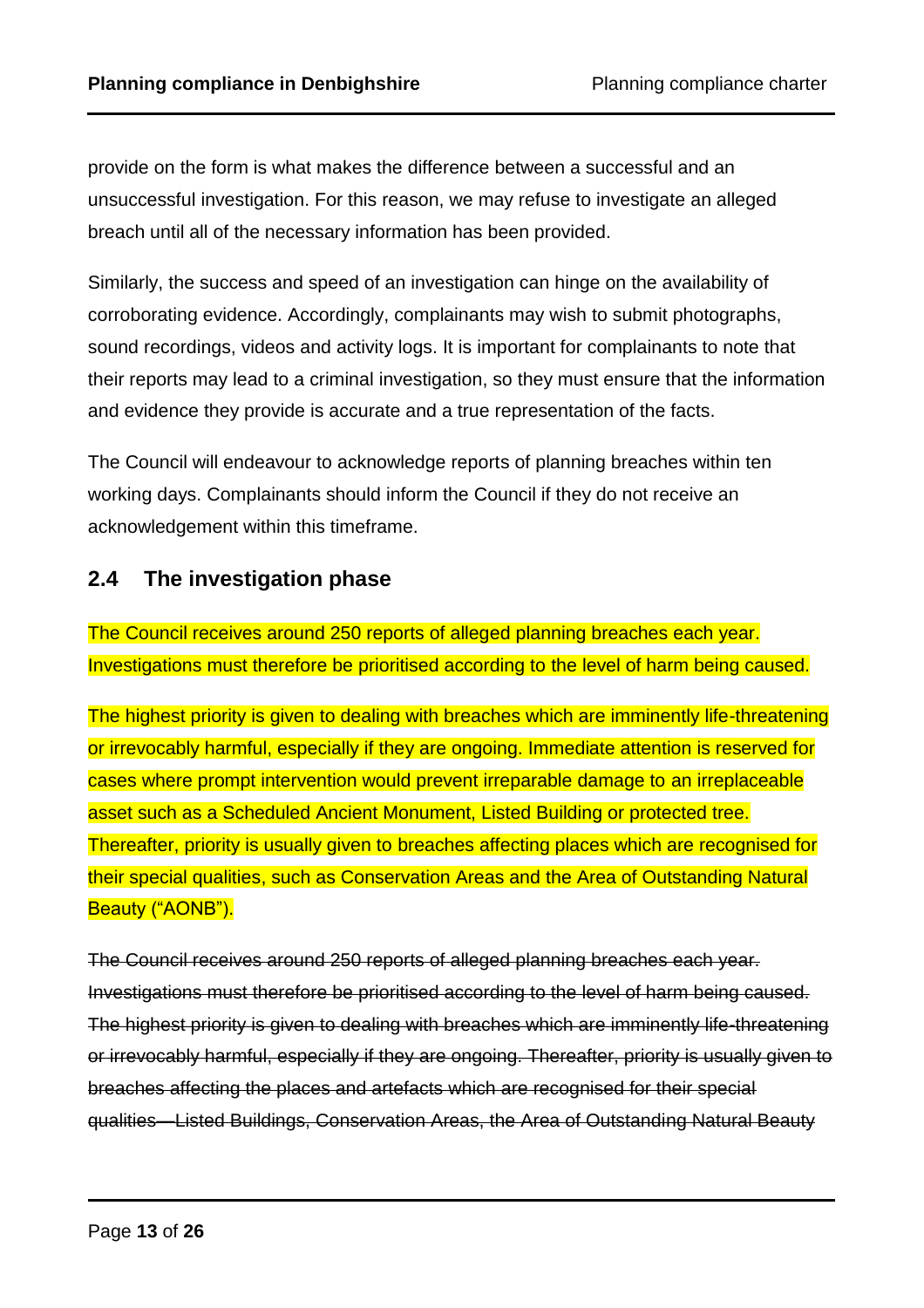("AONB") and protected trees. Similarly, breaches which conflict with the Council's Corporate Plan will usually be given priority over other cases.

Regard must also be paid to when the breach first occurred. If an unauthorised development is, owing to the passage of time, approaching immunity from enforcement (see section 2.1.1), the investigation into the matter may need to be prioritised accordingly.

The table below (continues overleaf) provides some examples of alleged breaches which the Council typically encounters, and identifies where they would normally fall in the order of priority.

| <b>Priority</b> | <b>Type of alleged breach</b>                                           |  |
|-----------------|-------------------------------------------------------------------------|--|
| 1 (Urgent)      | An alleged breach which is ongoing and causing severe, irrevocable      |  |
|                 | damage to an irreplaceable asset, and therefore requires immediate      |  |
|                 | attention.                                                              |  |
|                 | <b>Examples:</b>                                                        |  |
|                 | <b>Ongoing excavations at a Scheduled Ancient Monument</b>              |  |
|                 | The ongoing demolition of a Listed Building                             |  |
|                 | The ongoing felling of protected trees                                  |  |
| 2 (High)        | An alleged breach which requires prompt attention, because it-          |  |
|                 | Has caused irrevocable damage to a special designated asset but<br>(a)  |  |
|                 | is not ongoing;                                                         |  |
|                 | Is posing an imminent risk to life; and/or<br>(b)                       |  |
|                 | Is approaching immunity from enforcement owing to the passage of<br>(c) |  |
|                 | time.                                                                   |  |
|                 | <b>Examples:</b>                                                        |  |
|                 | An unauthorised alteration to a Listed Building which is not ongoing    |  |

# **Table 2: How the Council prioritises cases**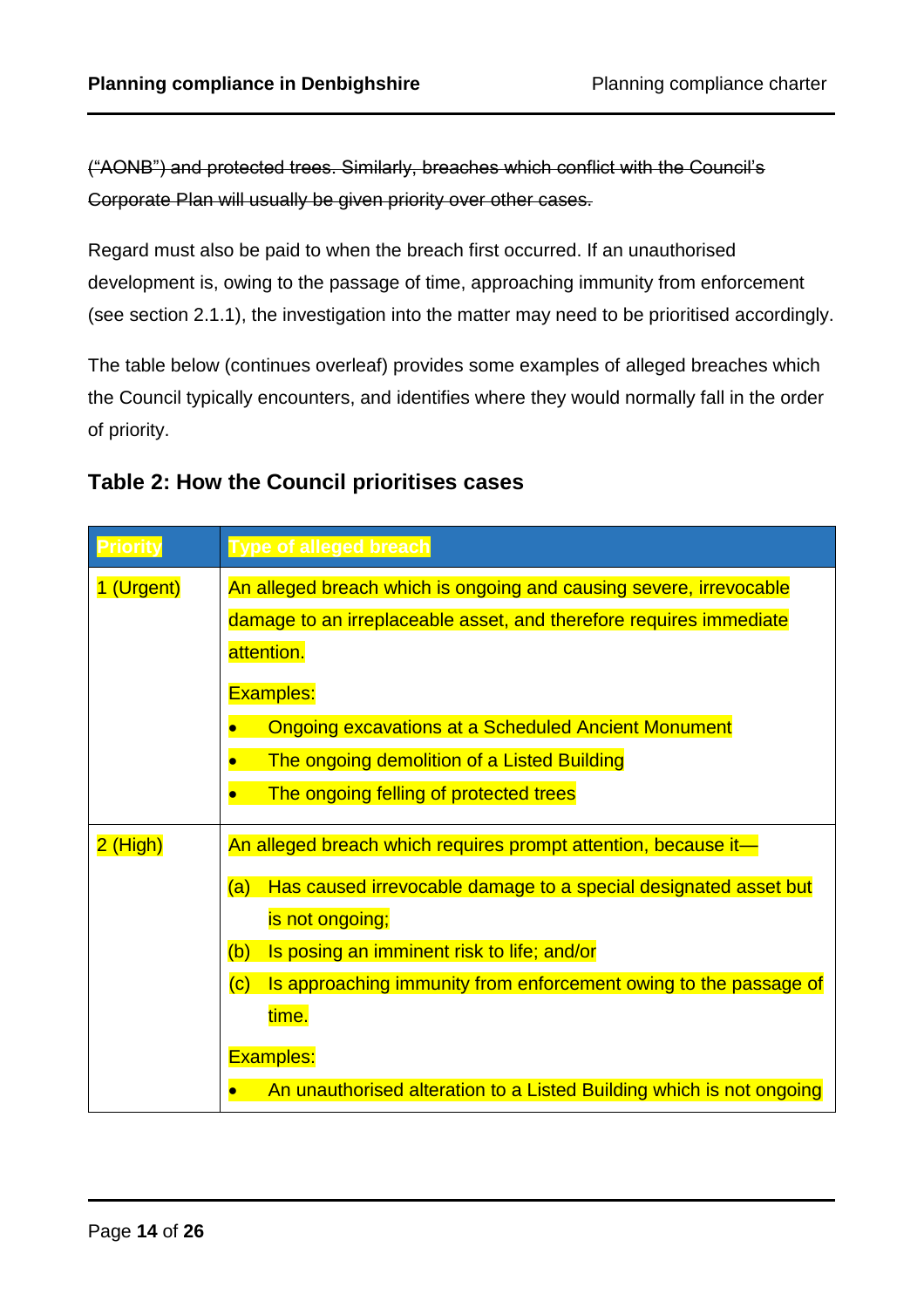| Priority     | <b>Type of alleged breach</b>                                            |
|--------------|--------------------------------------------------------------------------|
|              | The creation of a vehicular access onto a blind corner on a fast A-      |
|              | road                                                                     |
|              | A breach of condition which has persisted without interruption for       |
|              | nearly 10 years                                                          |
| 3 (Moderate) | An alleged breach which is having an adverse impact on a special place   |
|              | such as a Conservation Area or the Area of Outstanding Natural Beauty,   |
|              | or on a particularly prominent place, e.g. a gateway route to a town     |
|              | centre.                                                                  |
|              | <b>Examples:</b>                                                         |
|              | Unauthorised quarrying within the Area of Outstanding Natural            |
|              | <b>Beauty</b>                                                            |
|              | An unauthorised shop sign in a Conservation Area                         |
|              | A dilapidated building on a high street                                  |
| $4$ (Low)    | An alleged breach which is not causing severe harm to public amenity,    |
|              | the environment or to the health and safety of the public, e.g. works to |
|              | buildings which are not Listed, within a Conservation Area or within the |
|              | <b>Area of Outstanding Natural Beauty.</b>                               |
|              | <b>Examples:</b>                                                         |
|              | Unauthorised 'householder development' (works within the garden          |
|              | areas of houses)                                                         |
|              | Changes of use such as a bookshop which has started serving tea          |
|              | and coffee                                                               |
|              | <b>Overgrown front gardens</b>                                           |
|              |                                                                          |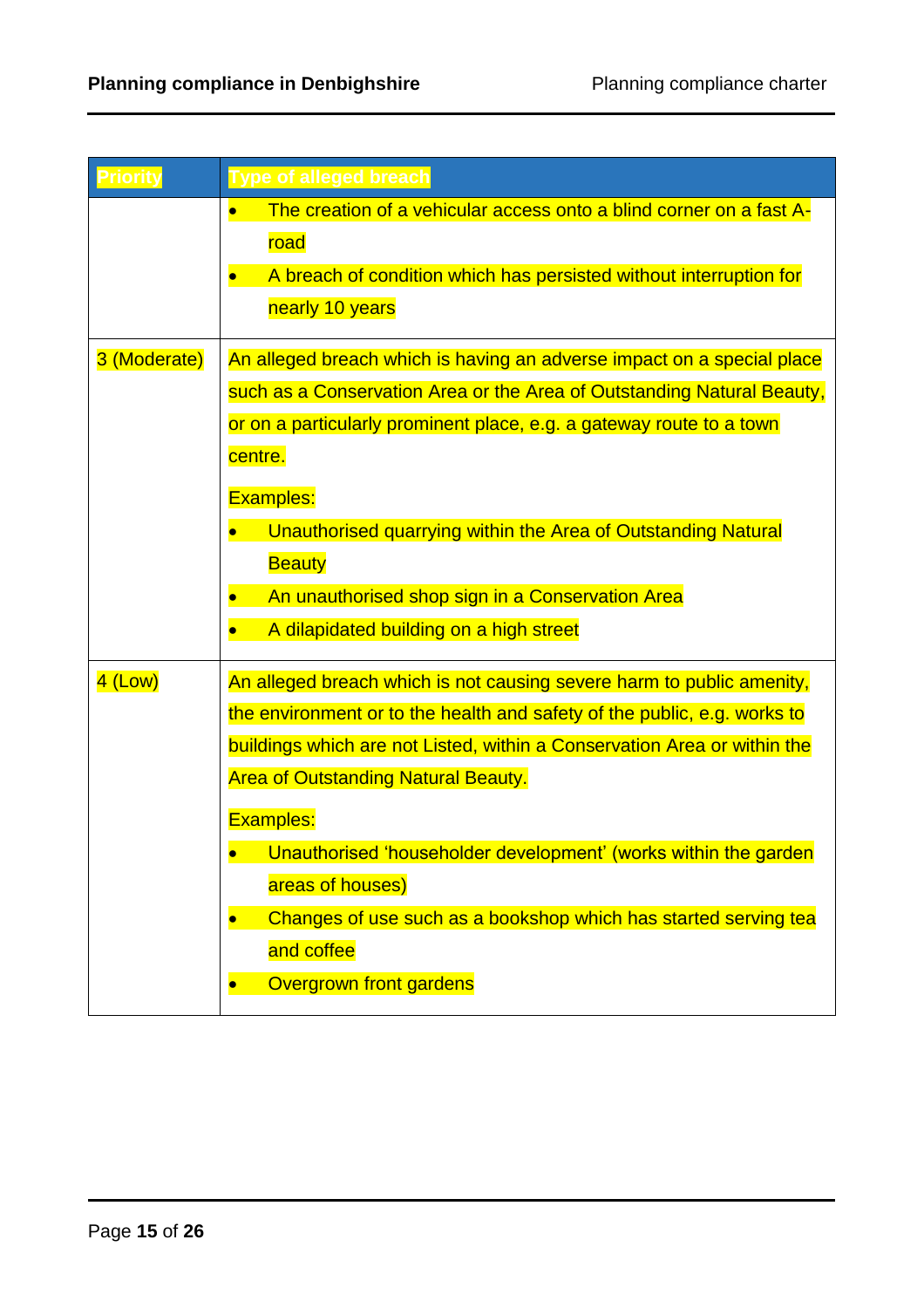| <b>Priority</b>         | <b>Type of breach</b>                                                                                                                                                                                                                                                                                                                                                                                                                                                                                                                                                                                                                  |
|-------------------------|----------------------------------------------------------------------------------------------------------------------------------------------------------------------------------------------------------------------------------------------------------------------------------------------------------------------------------------------------------------------------------------------------------------------------------------------------------------------------------------------------------------------------------------------------------------------------------------------------------------------------------------|
| 1 (Urgent)              | Ongoing works to a Listed Building or a Scheduled Ancient<br>Monument which are causing irrevocable and significant<br>damage to its character<br>Ongoing works which are causing <b>irrevocable</b> and significant<br>damage to a designated natural asset, e.g. a Site of Special<br>Scientific Interest or a tree subject to a Tree Preservation Order<br>Works which are putting people in imminent danger of death<br><b>Examples: ongoing excavations at a Scheduled Ancient</b><br>Monument; the ongoing felling of a group of protected trees;<br>the creation of a vehicular access onto a blind corner on a fast<br>A-road. |
| $2$ (High)              | Works which have caused irrevocable and significant<br>damage to a Listed Building or a Scheduled Ancient Monument,<br>but are not ongoing<br>Works which have caused irrevocable and significant<br>damage to a designated natural asset, but are not ongoing.<br>Examples: a Listed Building which has had stained-glass<br>windows removed; excavation works which have occurred<br>within a SSSI; a non-domestic hedgerow which has been<br>uprooted.                                                                                                                                                                              |
| <del>3 (Moderate)</del> | • Works which have had a significant adverse effect on the<br>character of a designated heritage or natural asset, but are not<br>ongoing<br>• Unauthorised dwellings in the open countryside<br>• Unauthorised, non-temporary advertisements                                                                                                                                                                                                                                                                                                                                                                                          |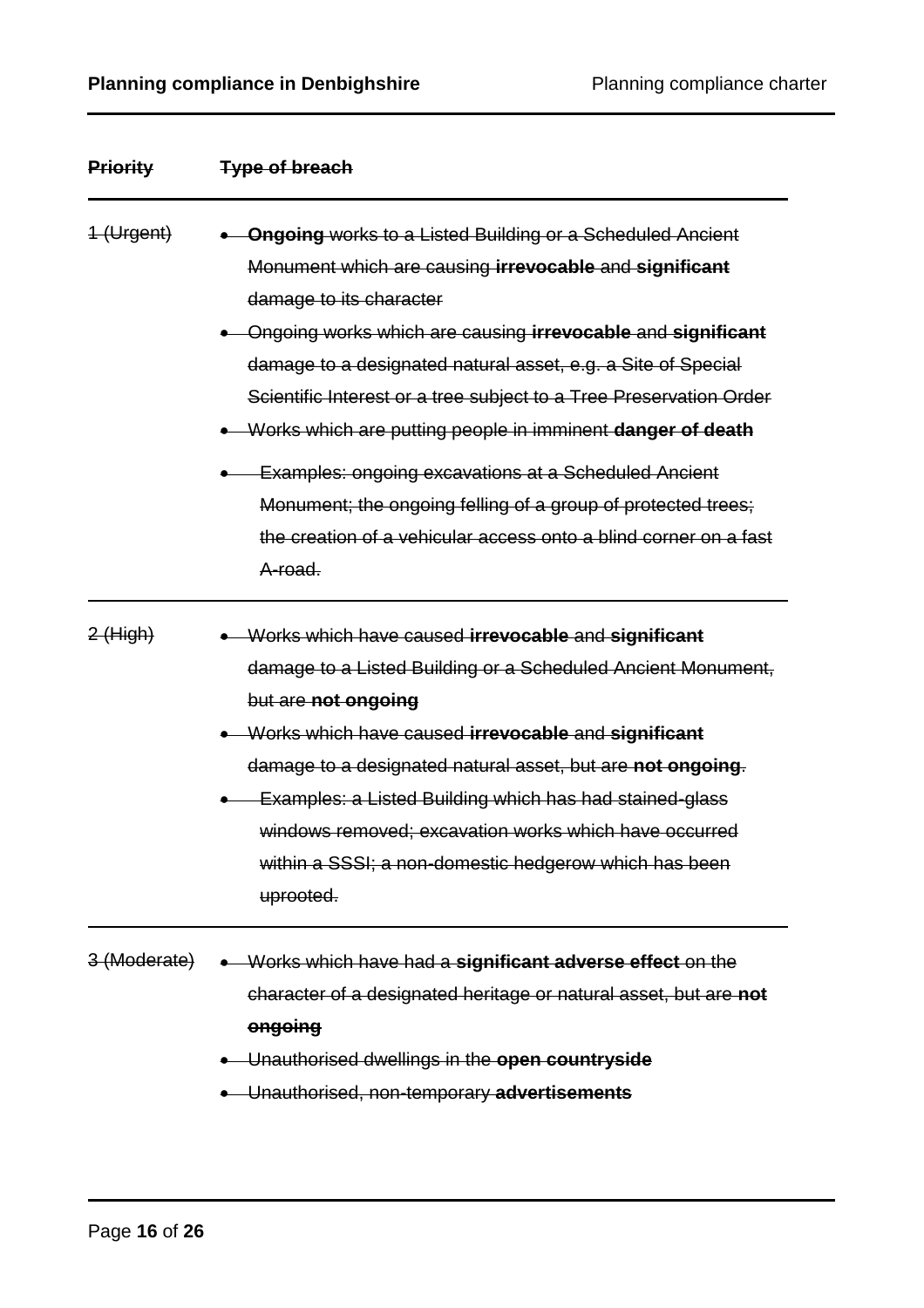| <b>Priority</b> | <b>Type of breach</b>                                                                                                                                                                                                                                                                                                                                                                                                                                                                                                                                    |
|-----------------|----------------------------------------------------------------------------------------------------------------------------------------------------------------------------------------------------------------------------------------------------------------------------------------------------------------------------------------------------------------------------------------------------------------------------------------------------------------------------------------------------------------------------------------------------------|
|                 | Buildings which, owing to their lack of maintenance, are<br>causing significant visual harm to the surrounding public<br>realm especially empty homes<br>Breaches of conditions attached to planning permissions.                                                                                                                                                                                                                                                                                                                                        |
|                 | Examples: an unauthorised extension on a Listed Building;<br>quarrying within the Area of Outstanding Natural Beauty; an<br>unauthorised shop sign in a Conservation area; an unauthorised<br>conversion of a barn into a dwelling; a long-term empty home<br>which is visually harming a busy public thoroughfare; a new<br>dwelling not being used as an Affordable Home, in breach of<br>planning conditions.                                                                                                                                         |
| 4 (Low)         | Development which is not causing significant harm to public<br>amenity, the environment or to the health, safety or wellbeing of<br>the public<br>Breaches which appear to be temporary<br>Works to non-Listed buildings which are not within a<br>Conservation Area or the Area of Outstanding Natural Beauty<br>Unauthorised 'householder development' (works within the<br>garden areas of houses)<br>Overgrown front gardens.<br>Examples: outbuildings in gardens; overheight fences; changes of<br>use, such as a bookshop selling tea and coffee. |
|                 | 2.4.1 Timeframes for investigation                                                                                                                                                                                                                                                                                                                                                                                                                                                                                                                       |

While all reports of alleged planning breaches will be recorded, those that do not meet priority status will be investigated if and when workloads allow. The Council aims to investigate 50% of the reports we receive within 10 weeks, and 80% within 12 weeks.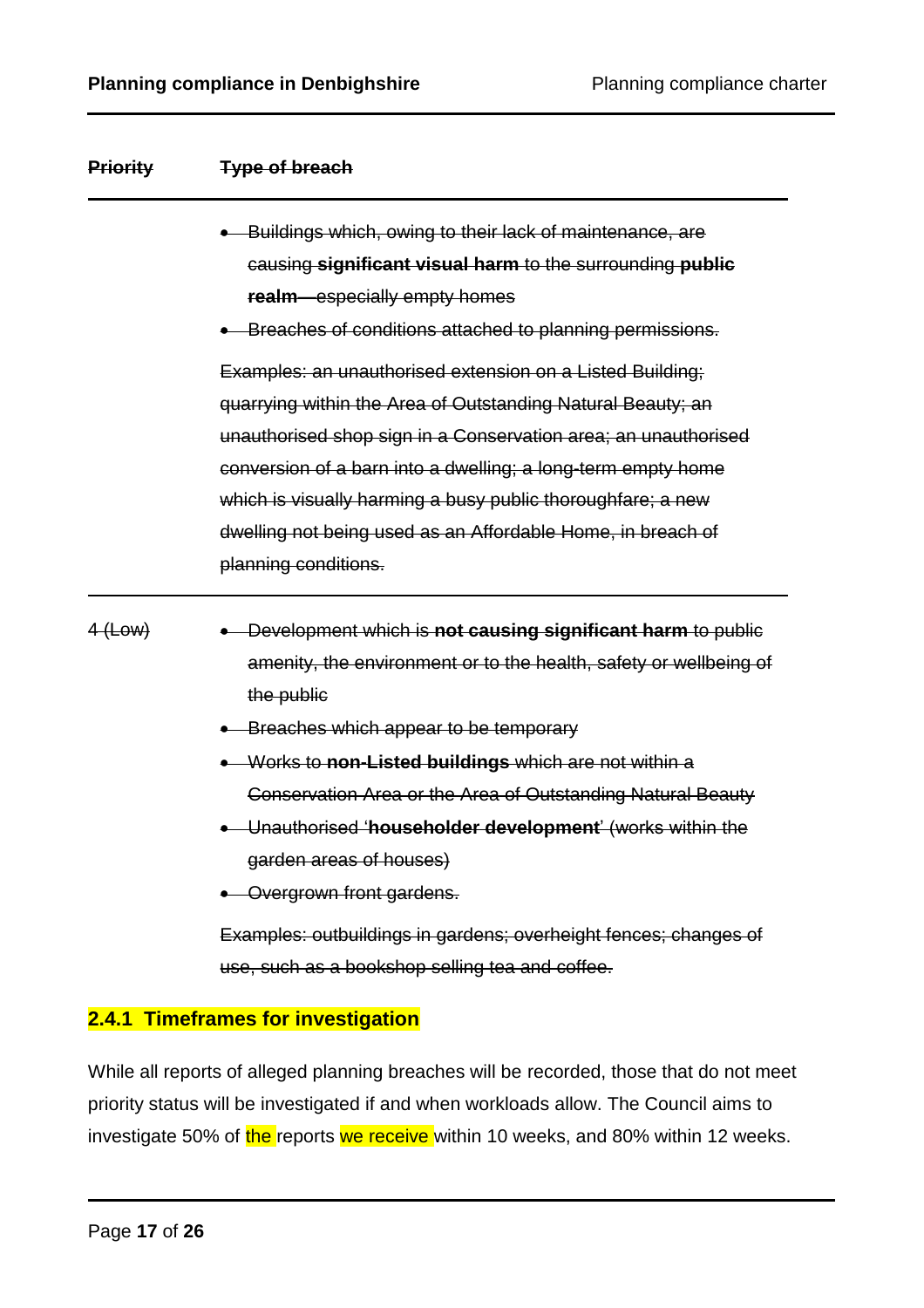Cases which are complex, lacking in evidence or relatively low-priority may take more than 12 weeks to investigate.

The Council aims to provide an efficient service. The forbearance of complainants is therefore greatly appreciated, as answering regular requests for updates takes officers away from the task of investigating alleged breaches. The Council will instead endeavour to provide complainants with updates at key points during investigations, as and when they become available.

Updates will be provided by letter, email or telephone, depending on the preference of the complainant. If a case is generating significant local interest, updates may alternatively be provided on the Council's website. The Council aims to respond to any correspondence received within 10 working days.

#### <span id="page-17-0"></span>**2.4.2 Site visits**

The Council does not carry out site visits in response to every complaint, but some cases will demand an on-site inspection. It is for the Council to decide whether a visit is needed as part of an investigation.

In order to make the most efficient use of resources, visits are carried out in geographical groupings. For this reason, it may be some weeks after a report has been received before a site visit is undertaken. In order to expedite matters, complainants may wish to provide evidence which would negate the need for a site visit.

# <span id="page-17-1"></span>**2.5 What happens once a breach has been investigated?**

Once an alleged breach has been investigated, the Council will then pursue remedial action or close the case down. Cases will be closed down at this stage if: a) we do not have sufficient evidence of a breach; or b) a breach has been identified, but is not so harmful that the Council would find it expedient to devote further resources to remedying the matter.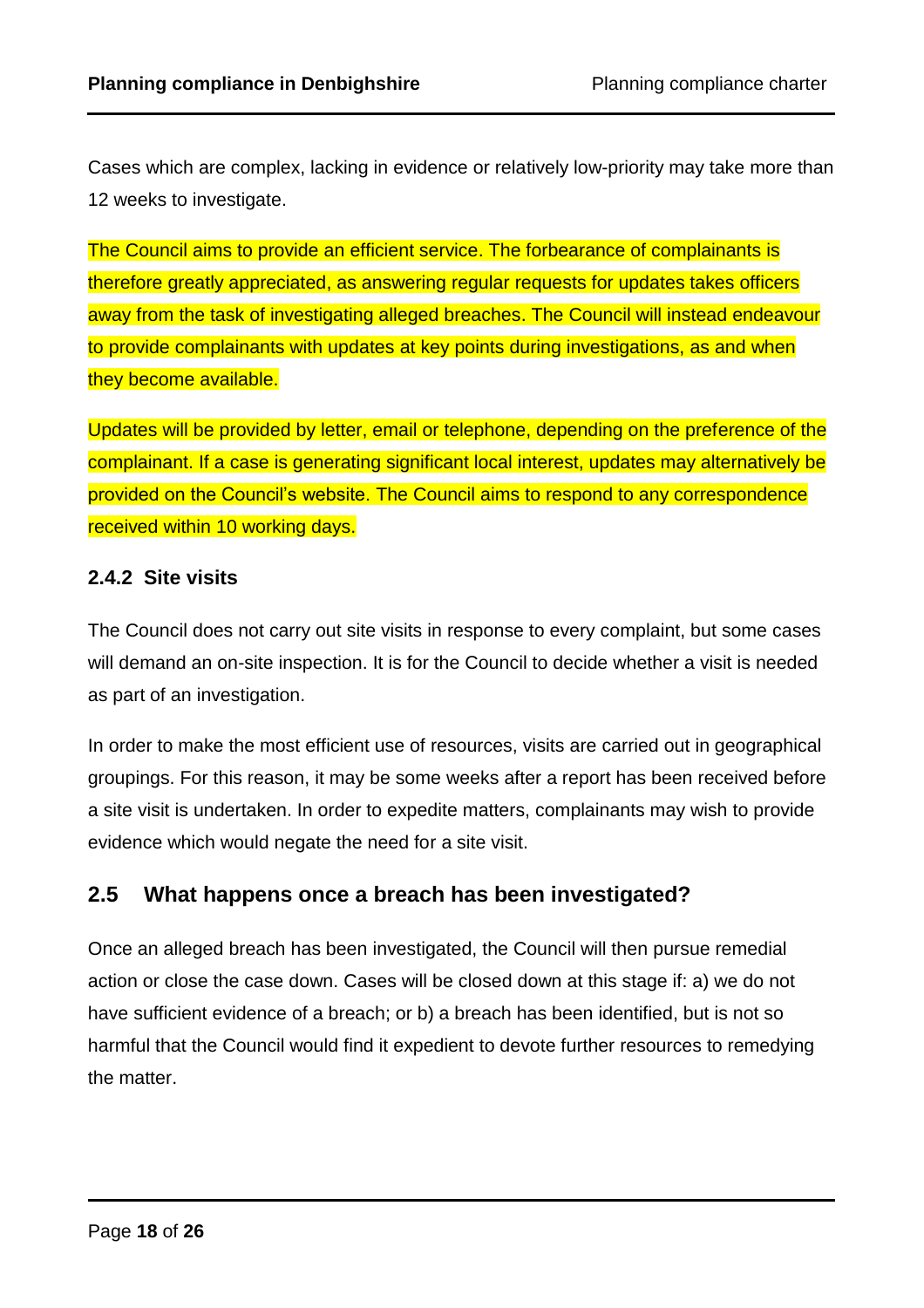# <span id="page-18-0"></span>**2.5.1 Expediency**

The planning compliance function is a discretionary service offered by the Council. As such, it is for the Council to decide whether to pursue remedial action in response to alleged breaches of planning control. The aim of the planning compliance function is to remedy the adverse effects of breaches, not to punish the people carrying them out.

The pivotal issue for the Council is whether the unauthorised development is unacceptably affecting public amenity. It is not an appropriate use of Council resources to take action against a trivial or technical breach which causes negligible harm to public amenity.

#### <span id="page-18-1"></span>**2.5.2 Remedial action**

Depending on the severity of the unauthorised development, any ensuing remedial action will in most cases take one of two forms. The Council may:

- 1) Pursue the cessation of the breach, through formal enforcement action if necessary. This option is appropriate when there is adequate evidence of a harmful breach which irreconcilably conflicts with planning policy; or
- 2) Request a planning application to be submitted in retrospect. This is an appropriate method of dealing with breaches which may be harmful, but whose harm could potentially be controlled by attaching a condition to a retrospective planning permission. For example, a planning condition may mitigate noise by requiring the installation of soundproofing. It is also appropriate to request an application if the nature of the breach is such that the submission of evidence and/or the input of specialist consultees is needed in order that an informed decision about a development's acceptability can be made.

The Council will not typically proceed with enforcement action in relation to developments which are subject to an ongoing planning application.

In cases where a requested application turns out not to be successful—or not submitted at all—the Council may resort to pursuing the cessation of the breach, through formal enforcement action if appropriate.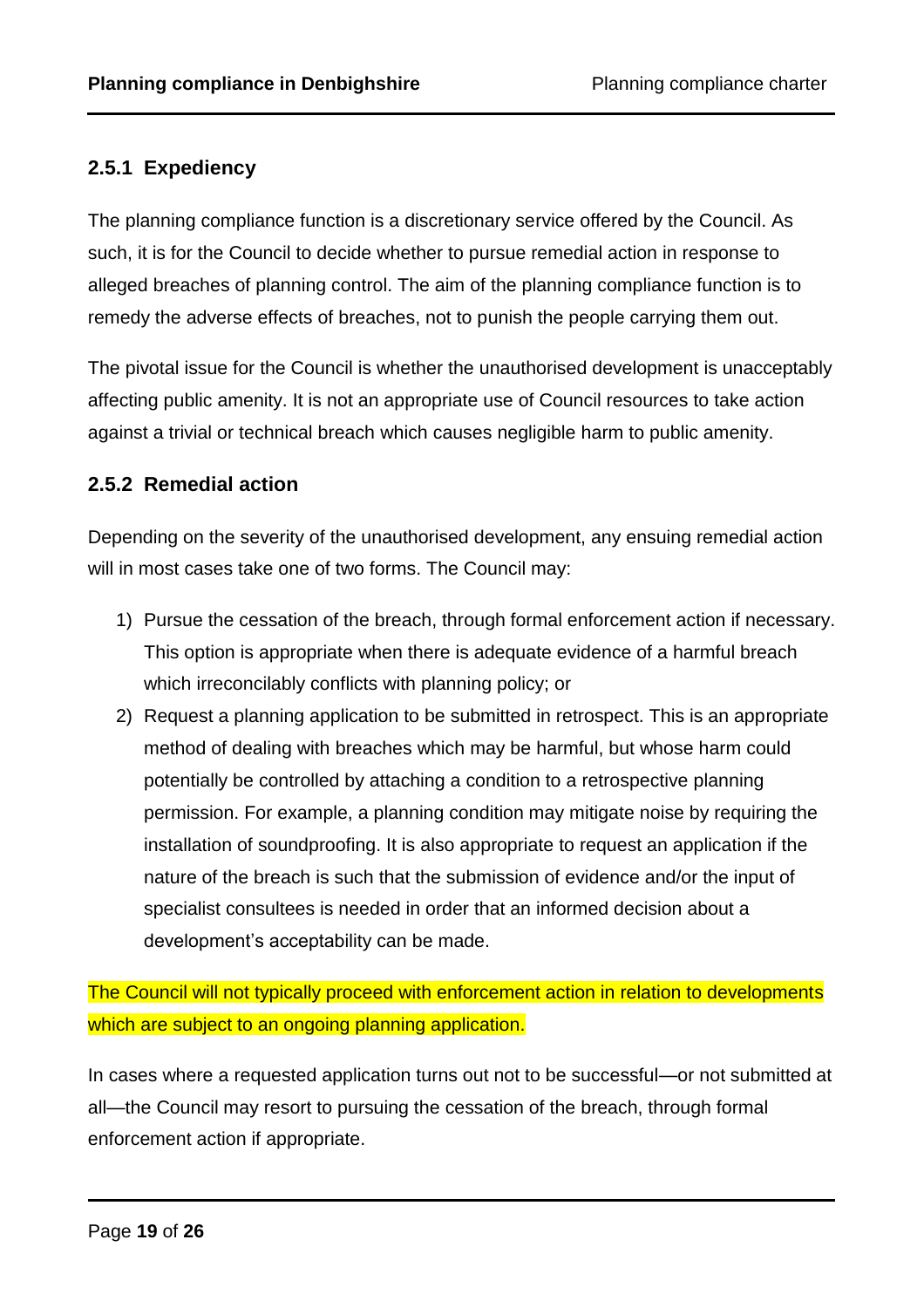# <span id="page-19-0"></span>**2.5.3 Formal enforcement action**

The Council has the power to serve enforcement notices which formally require recipients to undertake remedial action or otherwise face a penalty. There are different types of notice the Council can serve, depending on the nature of the breach. Certain notices may only come into effect 28 or more days after their date of issue, in order to allow the recipient the opportunity to appeal. Appeal proceedings are overseen by Planning and Environment Decisions Wales, who will either uphold, modify or quash the notice.

Notices must offer recipients a reasonable period within which to carry out the required remedial works. This period of compliance starts when the notice comes into effect or, in cases where appeal proceedings are brought, when the Planning Inspectorate Planning and Environment Decisions Wales issues its decision.

For relatively minor breaches, the service of the enforcement notice may be deemed sufficiently punitive in itself, given its effect on land valuation. In most cases, however, the response of the notice's recipient will be monitored once the period of compliance has elapsed. If the monitoring reveals that the recipient of a notice has failed to comply with its requirements, the Council may, if expedient, seek to secure further punitive action. Penalties for non-compliance vary depending on the type of breach and the notice served (see section 3.2). Prosecution may be pursued if it is in the wider public interest to do so, and if legal advice suggests that there is a reasonable prospect of success.

The timescales needed for the complete resolution of cases can unfortunately be extensive, and often dependent on factors outside of the Council's control. The Council will nonetheless strive to resolve all priority cases in a timely manner, and, if expedient, will pursue all appropriate and reasonable avenues to do so.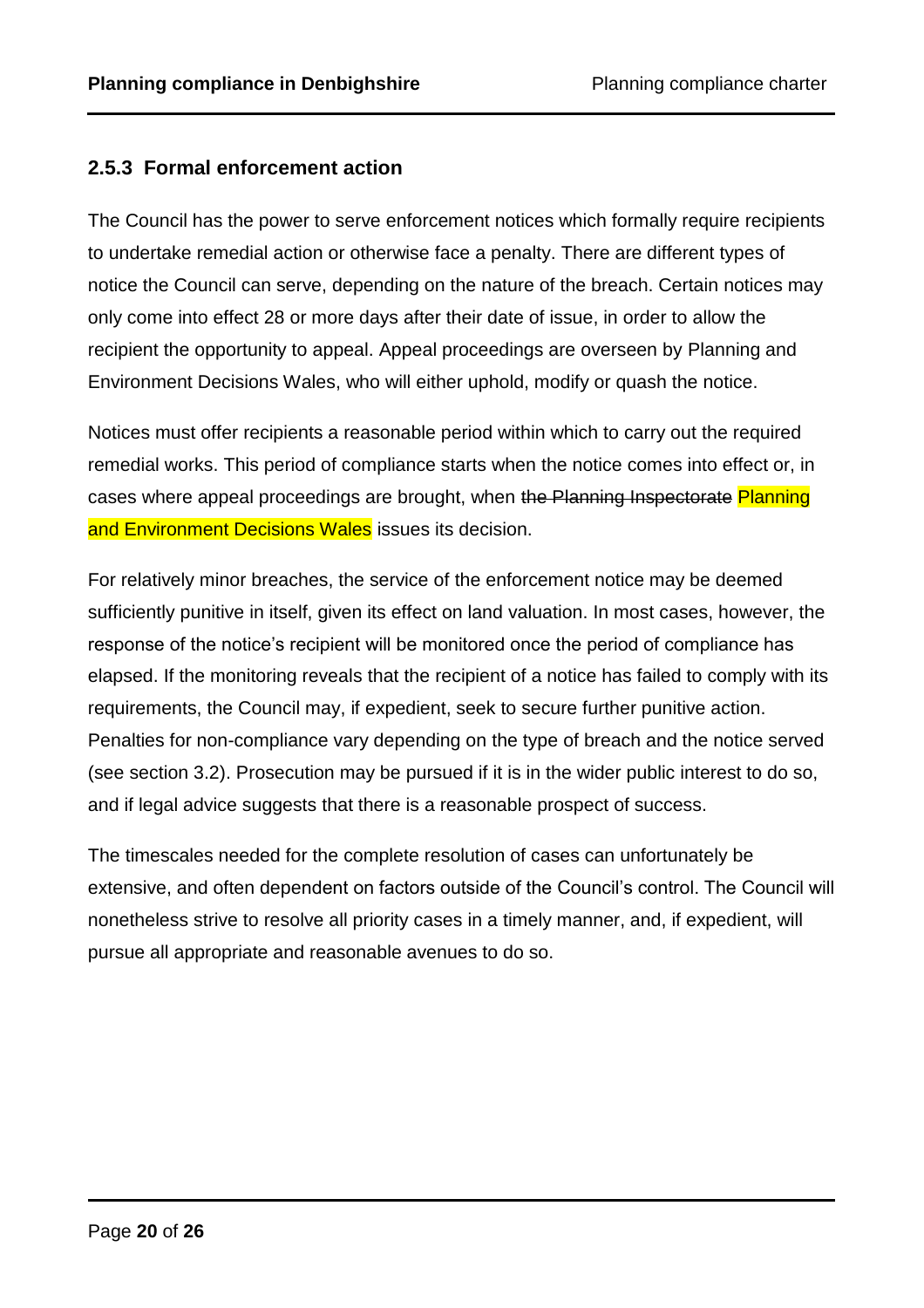# <span id="page-20-0"></span>**3. Advice for alleged contraveners**

# <span id="page-20-1"></span>**3.1 How to respond to an allegation by the Council**

Those who are alleged by the Council to have carried out unauthorised works should read the correspondence they have received thoroughly. Any such correspondence will carefully set out the Council's position and provide advice about what to do next. It will state what courses of remedial action are available and, if applicable, the penalties for non-compliance. Given the costs involved, the Council may refuse to provide further advice beyond this, especially if a fee would ordinarily be levied for providing such advice to the public (as is the case with pre-application advice, for example).

In light of the above, alleged contraveners are advised to seek the assistance of a planning consultant if they are in any doubt about their obligations. A list of such agents who operate in the locality is available at [www.denbighshire.gov.uk/planning.](http://www.denbighshire.gov.uk/planning) Alternatively, Planning Aid Wales, which is a charitable organisation which helps eligible individuals to participate more effectively in the planning system, provides advisory services including a helpline. Further information about the charity can be found at [www.planningaidwales.org.uk.](http://www.planningaidwales.org.uk/)

## <span id="page-20-2"></span>**3.2 Formal notices**

There are a number of formal notices which the Council has the power to issue in response to an alleged breach of planning control. There is no obligation on the Council to make informal attempts at resolving an alleged breach prior to issuing a formal notice.

Each type of notice has a different function. They also have different penalties for noncompliance. These vary depending on the notice served, and will be expressed on, or in an annex attached to, the notice. They most often take the form of one or more of the following:

• Prosecution, which can result in a fine;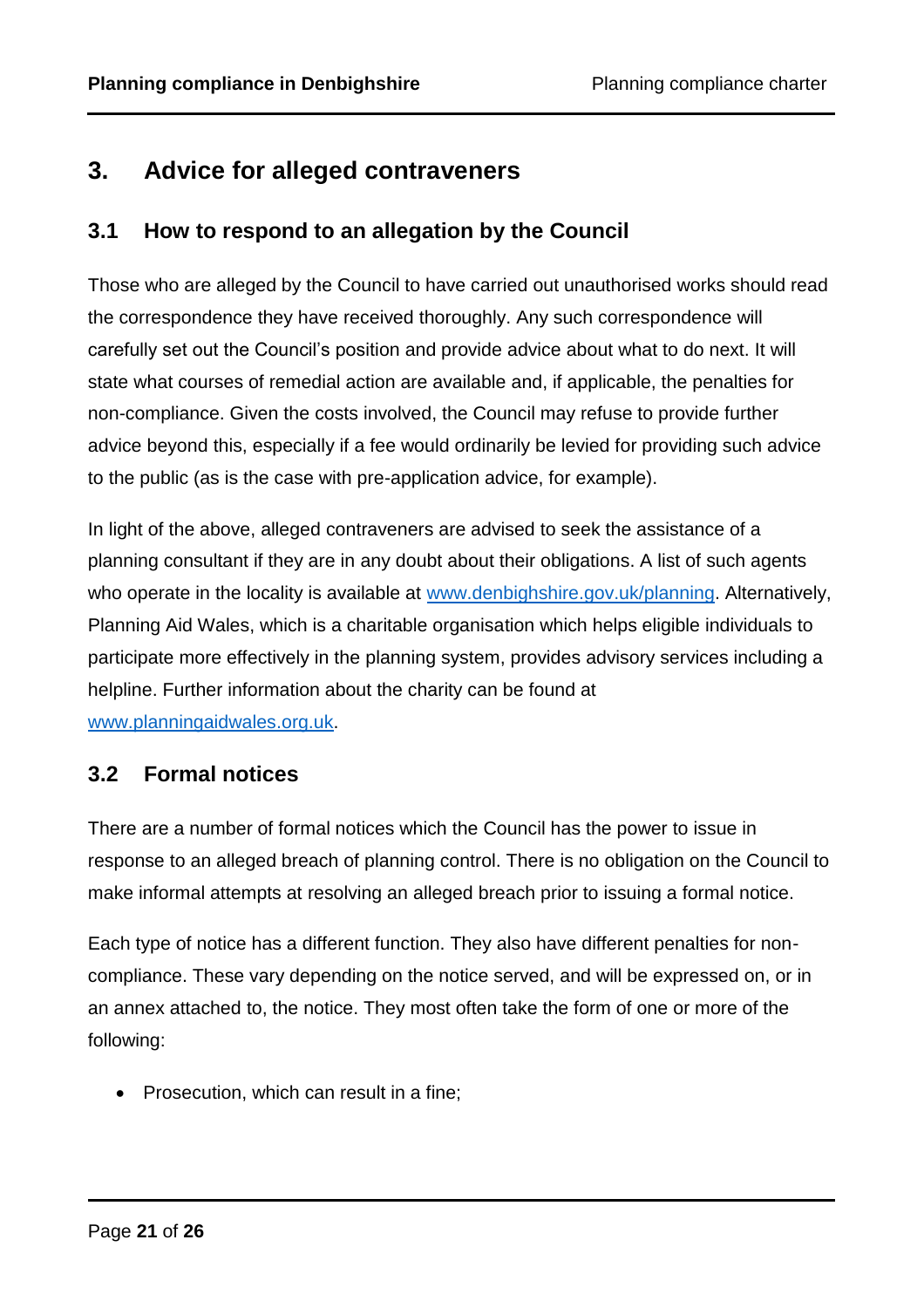- The Council carrying out the works required by the notice followed by action in the County Court to recover all incurred costs; and/or
- The Council carrying out the works and then registering a charge on the property with the Land Registry, recoverable should the property be sold.

Certain notices are appealable. If the recipient of a notice has this right of appeal, the details of how to exercise it will be given in an annex to the notice. Further details about the grounds under which an appeal can be raised will also be provided.

#### <span id="page-21-0"></span>**3.2.1 Enforcement Notices**

Section 172 of the Town and Country Planning Act 1990 gives the Council the power to issue an Enforcement Notice to require an alleged breach of planning control as defined in the Act (see section 1.2 of this document) to be remedied. The required remedial action will be identified on the notice. Once served, there is a period of no fewer than 28 days before the notice comes into effect, to allow its recipient to raise an appeal. Once the notice comes into effect, there is a further period of time to allow for compliance. This period for compliance will vary depending on the nature of the alleged breach. Failure to comply with an enforcement notice within the required timeframe is a criminal offence and can lead to a substantial fine.

#### <span id="page-21-1"></span>**3.2.2 Listed Building Enforcement Notices**

It is a criminal offence under Section 9 of the Planning (Listed Buildings and Conservation Areas) Act 1990 to alter, extend or demolish a structure subject to a Listing without Listed Building consent. A Listed Building Enforcement Notice ("LBEN") seeks to have unauthorised works remedied by:

- a) Requiring the building to be brought back to its former state; or
- b) If that is not reasonably practicable or desirable, requiring other works to alleviate the effects of the unauthorised works; or
- c) Requiring the building to be brought into the state it would have been in if the terms of any Listed Building consent had been observed.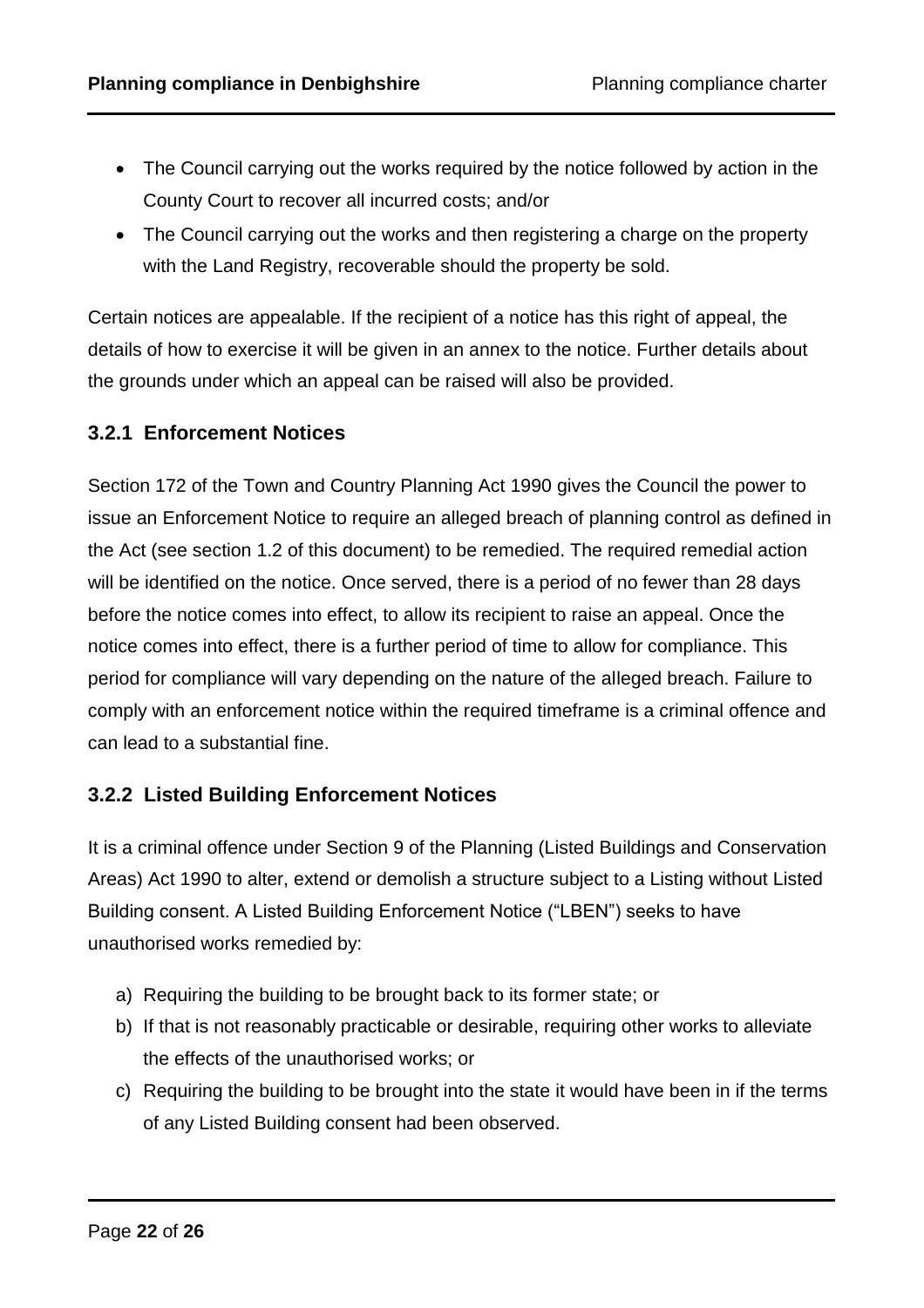The Notice must specify a time period for securing compliance with its requirements. There is a right of appeal against a LBEN; the procedures are similar to those used for an appeal against an Enforcement Notice.

If works subject to a LBEN are later authorised by a retrospective application for Listed Building consent, the notice will cease to have any effect. The liability to prosecution for an offence committed before the date of any retrospective consent will remain, however. The penalty for offenders is a substantial fine, imprisonment, or both.

## <span id="page-22-0"></span>**3.2.3 Breach of Condition Notices**

A Breach of Condition Notice ("BCN") may be served when a condition attached to a planning permission has not been adhered to. Because the imposition of any given condition can be appealed at the time when the planning permission was granted, there is no right of appeal against a BCN. Failure to comply with a BCN can, upon prosecution, lead to a fine.

#### <span id="page-22-1"></span>**3.2.4 Stop Notices and Temporary Stop Notices**

The Council may issue a Stop Notice or a Temporary Stop Notice in order to stop a particularly harmful activity with immediate effect. These notices are typically reserved to dealing with especially severe alleged breaches—'Priority 1' cases (see section 2.3) which are ongoing and whose harm is irrevocable.

A Temporary Stop Notice allows the Council to stop a harmful activity in order for us to investigate the matter further and, if appropriate, issue a formal notice to have the identified harm remedied. Stop Notices may only be issued at the same time as an Enforcement Notice or after an Enforcement Notice has been served, and thus are best used to ensure that a harmful activity does not continue during appeal proceedings. Failure to comply with a Stop Notice or a Temporary Stop Notice can lead to a substantial fine.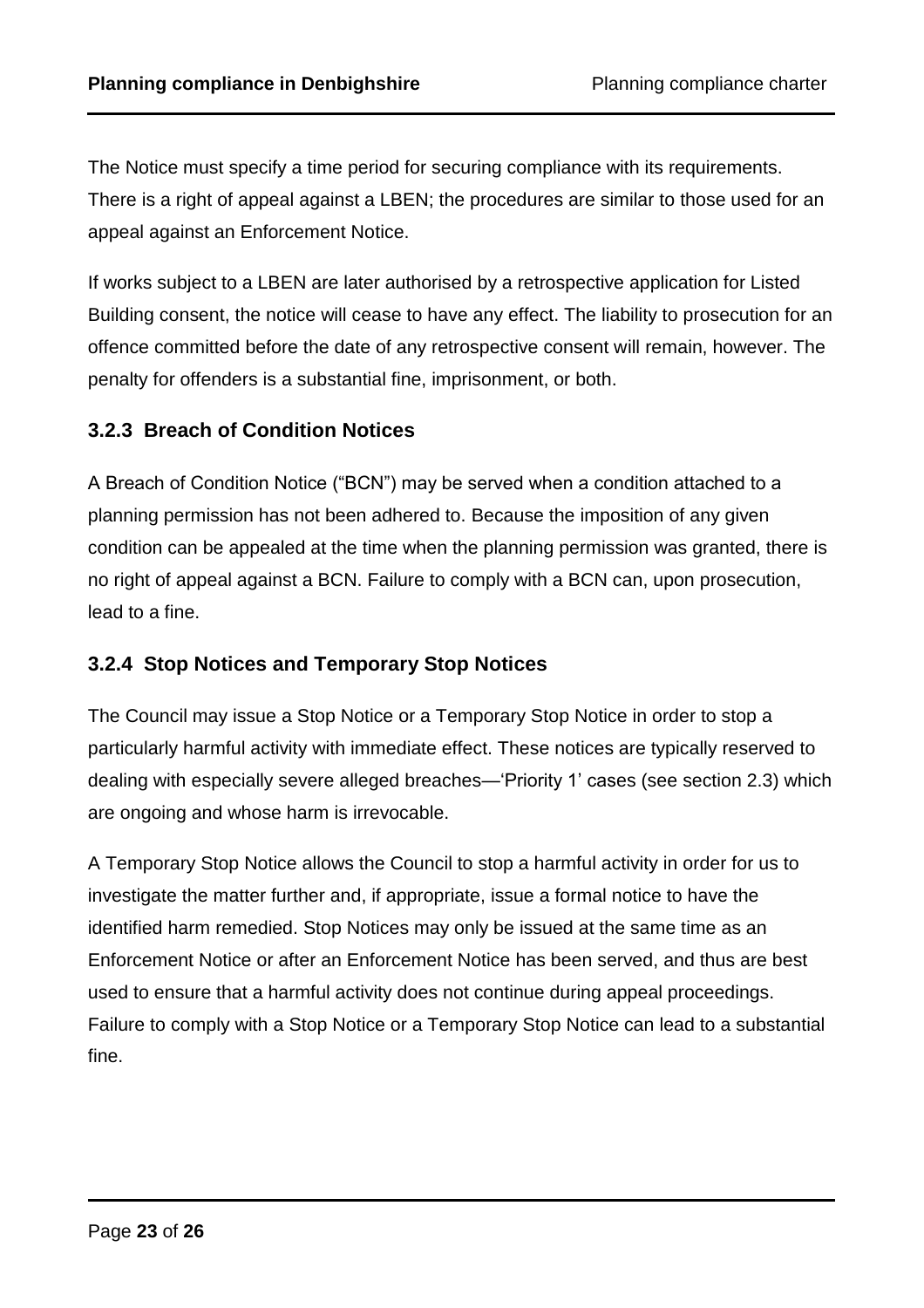#### <span id="page-23-0"></span>**3.2.5 Enforcement Warning Notices**

An Enforcement Warning Notice ("EWN") formally requires its recipient to seek to remedy an alleged breach by undertaking one of the following courses of action:

- Apply for planning permission for the unauthorised development in retrospect; or
- Cease the alleged breach.

Serving an EWN prevents an unauthorised development from potentially gaining immunity from further enforcement through the passage of time (see section 2.1.1).

The Council will often issue an EWN in relation to alleged breaches which, after an initial assessment, appear to accord with planning policy in principle. They are reserved for circumstances in which, subject to the imposition of conditions, there is a 'reasonable prospect' that retrospective planning permission would be granted if an application for such were to be made. They do not act as a guarantee that planning permission will be forthcoming. Failure to comply with an EWN may lead to further formal action, normally the service of a full Enforcement Notice.

#### <span id="page-23-1"></span>**3.2.6 Other notices**

The Council has the power to issue further types of formal notice, such as those which deal with unconsented advertisements, untidy properties and unauthorised works within Conservation Areas. As is the case with the abovementioned notices, the penalties for non-compliance and the available options for raising an appeal will be expressed either on or in an annex to the notice issued.

## <span id="page-23-2"></span>**3.3 Injunctions**

If the Council considers a breach of planning control to be sufficiently serious, it may apply to the Courts for a restraint injunction. Those in breach of an injunction can be imprisoned.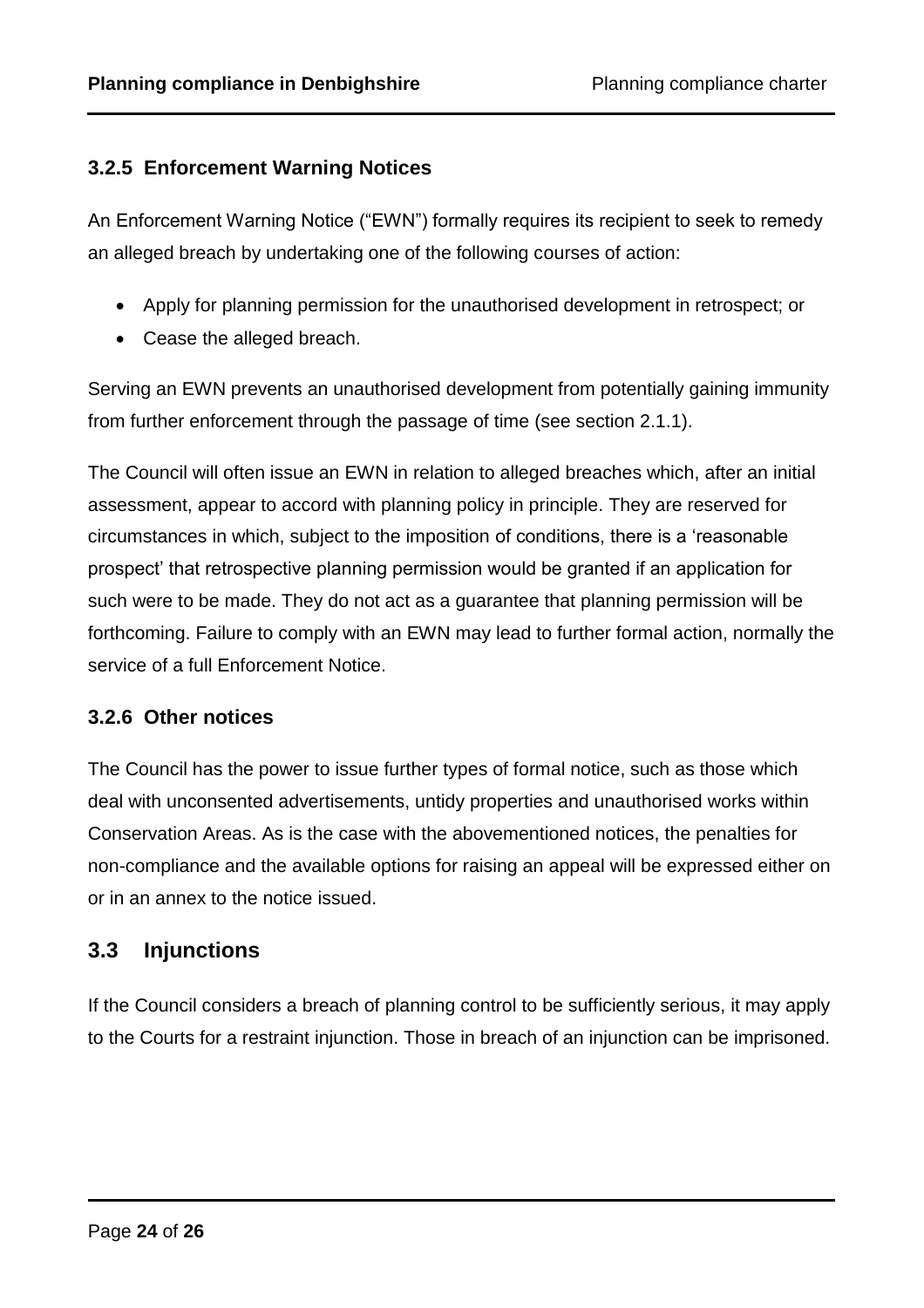# <span id="page-24-0"></span>**3.4 Submitting a planning application**

Alleged contraveners may be instructed to attempt to regularise unauthorised development by submitting a planning application. In order to ensure that the submitted application passes validation checks—that is, contains all the documentation we need in order to consult on and determine the application—applicants are advised to employ the services of a planning consultant. This can often save applicants time and money in the long run. A list of agents who operate within Denbighshire, as well as general advice on submitting planning applications, can be found at [www.denbighshire.gov.uk/planning.](http://www.denbighshire.gov.uk/planning) Our support team can also provide limited assistance by email, at [planning@denbighshire.gov.uk,](mailto:planning@denbighshire.gov.uk) or by phone on (01824) 706727.

## <span id="page-24-1"></span>**3.4.1 Non-determination of retrospective planning applications**

The Council has the power to decline to determine retrospective planning applications for development that is subject to an enforcement notice.

# <span id="page-24-2"></span>**3.5 Officers' right of entry onto land**

The planning compliance officer has a right of entry onto land to:

- Ascertain whether there has been a breach of planning control;
- Determine whether and how the Council's powers should be exercised; and
- Determine whether there has been compliance.

Any person who wilfully obstructs an authorised officer acting in the exercise of a right of entry shall be guilty of an offence and will be liable to prosecution.